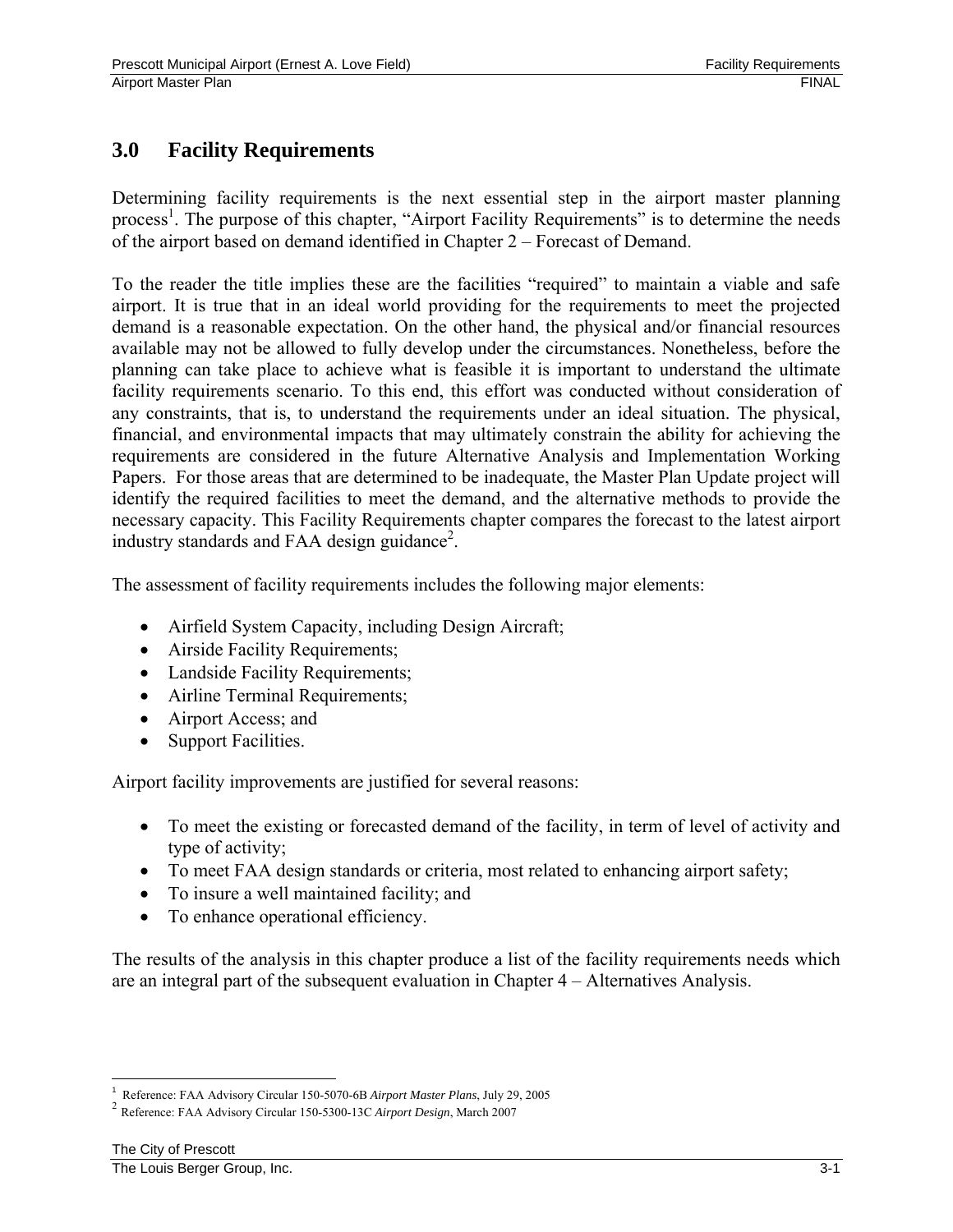# **3.1 Airfield System Capacity**

This section of the chapter will detail facility requirements for the Design Aircraft, Design Standards, Wind Coverage, Runway Safety Areas, Pavement, Pavement Markings, Airport Fencing and Runway Length.

## **3.1.1 Design Aircraft**

The FAA uses the Airport Reference Code (ARC) to relate airport design criteria to operational and physical characteristics of the aircraft currently using or projected to use the airport. The critical aircraft is that aircraft with the most demanding (i.e. largest) critical dimensions and highest approach speed that consistently (at least 500 operation per year) uses the airport. These codes are summarized in Table 3.1.

| <b>Airport Reference Codes</b>          |                          |                          |  |  |  |  |  |
|-----------------------------------------|--------------------------|--------------------------|--|--|--|--|--|
| <b>Approach Category</b>                | Minimum Speed            | Maximum Speed (knots)    |  |  |  |  |  |
| А                                       | $\leq 0$                 | < 91                     |  |  |  |  |  |
| B                                       | $\leq$ 91                | < 121                    |  |  |  |  |  |
| C                                       | $\leq 121$               | < 141                    |  |  |  |  |  |
| D                                       | $\leq$ 141               | < 166                    |  |  |  |  |  |
| E                                       | $\leq 166$               | < N/A                    |  |  |  |  |  |
| Design Group                            | Minimum Wing Span (feet) | Maximum Wing Span (feet) |  |  |  |  |  |
|                                         | $\leq 0$                 | $<$ 49                   |  |  |  |  |  |
| П                                       | $\leq$ 49                | < 79                     |  |  |  |  |  |
| Ш                                       | $\leq$ 79                | < 118                    |  |  |  |  |  |
| IV                                      | $\leq$ 118               | < 171                    |  |  |  |  |  |
| V                                       | $\leq$ 171               | < 214                    |  |  |  |  |  |
| VI                                      | $\leq$ 214               | 262                      |  |  |  |  |  |
| Source: FAA AC 150-5300, Airport Design |                          |                          |  |  |  |  |  |

# **Table 3.1**

The Airport Reference Code (ARC) for PRC is C-III. This indicates that aircraft with a wingspan of less than 118 feet and approach speeds slower than 141 knots are able to operate in safe conditions on Runway 3R- 21L. Runway 3R-21L has FAA dimensional standards to meet C-III, Runway 3L-21R meets ARC B-I, and Runway 12-30 meets ARC B-II. As part of this analysis the runway length meeting the critical aircraft requirements standards for Runway 3R-21L are assessed.

The 2007 operations data showed that the majority of the fleet operating at PRC fell within Category A and B and the forecast showed that this will be maintained in the future. Aircraft in these categories varies from Group I to Group III. Additionally, more than 1% of the total operations were attributed to aircraft in the C category, from Group I to Group III. At present, the Q-400, a C-III aircraft, has been introduced to the PRC fleet mix, and is expected to conduct more 1,460 operations per year. While the B-1900, a B-III aircraft, continues to conduct thousands of operations at PRC. Additionally, at PRC the United States Forest Service (USFS) Prescott Fire Center and Henry Y. H. Kim Aviation Facility continue to operate large aircraft tankers during the fire season, such as the P-3 Orion and C-130. Although, the number of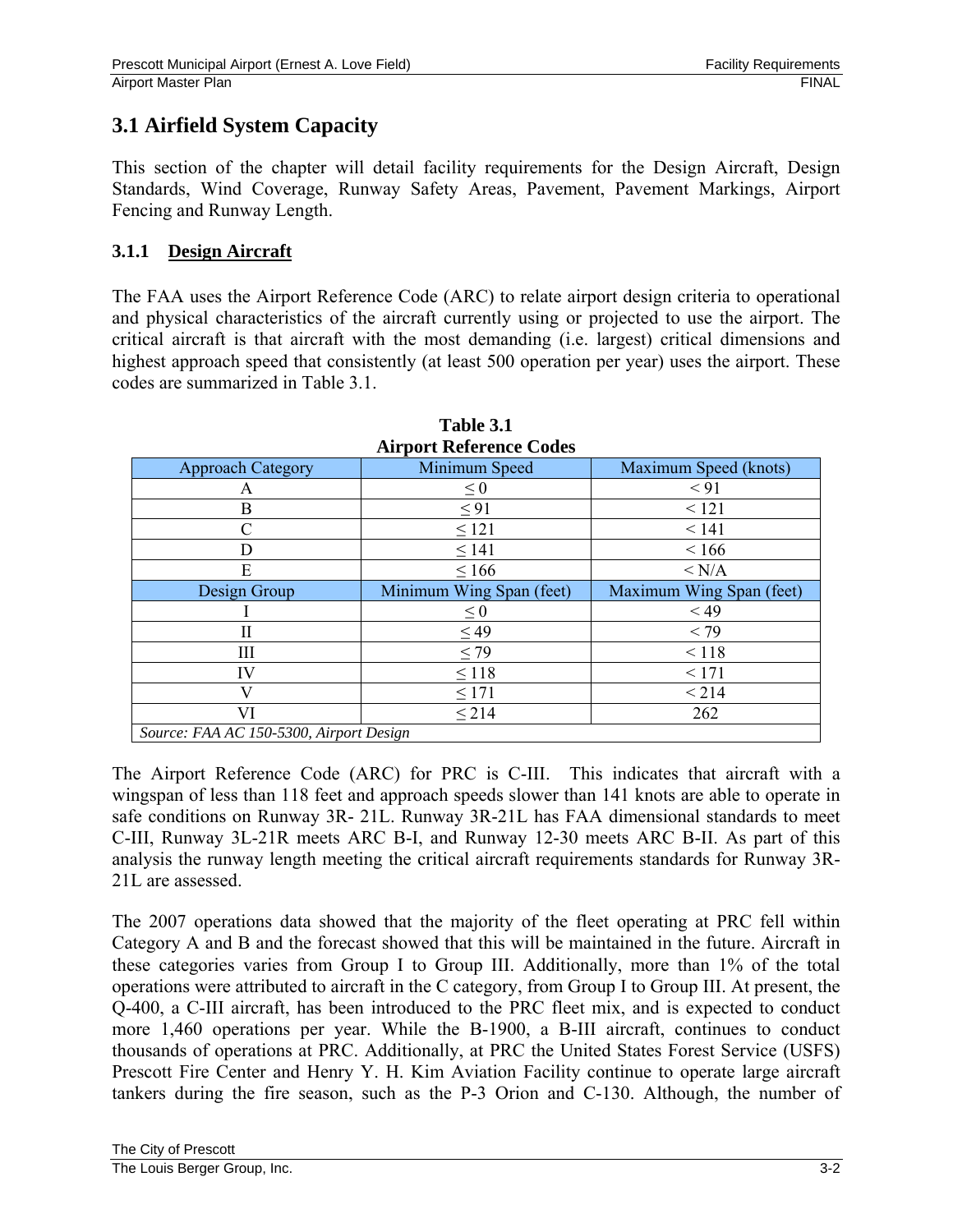operations conducted by the USFS fleet it is not sufficient to be considered the critical aircraft (i.e., at least 500 annual operations), their presence supports the need to continue to plan and maintain PRC as ARC C-III.

The 1997 Master Plan had identified the Boeing 737, a C-III aircraft, as the Design Aircraft for PRC. As part the planning process the critical aircraft was re-evaluated to determine if another aircraft more accurately addressed the aviation demand need of the airport.

While it is clear that PRC should continue to be an ARC C-III facility it important to identify the critical aircraft that reflects the true aviation planning need of PRC.

The commercial forecast for PRC identified that the number commuter aircraft and regional jet market will continue to grow in relation to the high growth of the population in the Prescott Metropolitan Service Area (MSA) and so will the seating capacity and range of the commercial flights offered at PRC.

Based upon the expectation that the B-1900 is soon expected to be replaced by more reliable and efficient aircraft, and on current trends in the regional carrier market, it is anticipated that regional jet will play a bigger role in PRC's future (specifically in the 40-70 seat capacity segment). In the Western region, the regional jet predominantly used in this category are the CRJ 200 and CRJ 700 currently operated by Mesa Airline, SkyWest, Delta Connections, Northwest Airlines, Midwest Connect, ASA, Horizon Air and others. Table 3.2 illustrates a few examples of the type of aircraft that will operate at PRC in the future.

After reviewing the demand forecast, the types of aircraft that currently use the airport and the existing dimensional layout of features such as runways, taxiways, and safety areas, it was determined that the ARC for PRC will remain C-III throughout the planning period. After discussions with airport representatives and performing a runway length analysis (see Appendix 2), it was determined that the CRJ 700 is the most airfield demanding aircraft expected to operate regularly in PRC. Therefore the critical design aircraft for Runway 3R-21L will be the CRJ 700 (ARC C-III). The runway requirement for this new critical aircraft will be evaluated.

Runway 3L-21R, as per the 1997 Master Plan will continue to be planned to meet ARC B-II criteria and Runway 12-30 will remain as ARC B-II.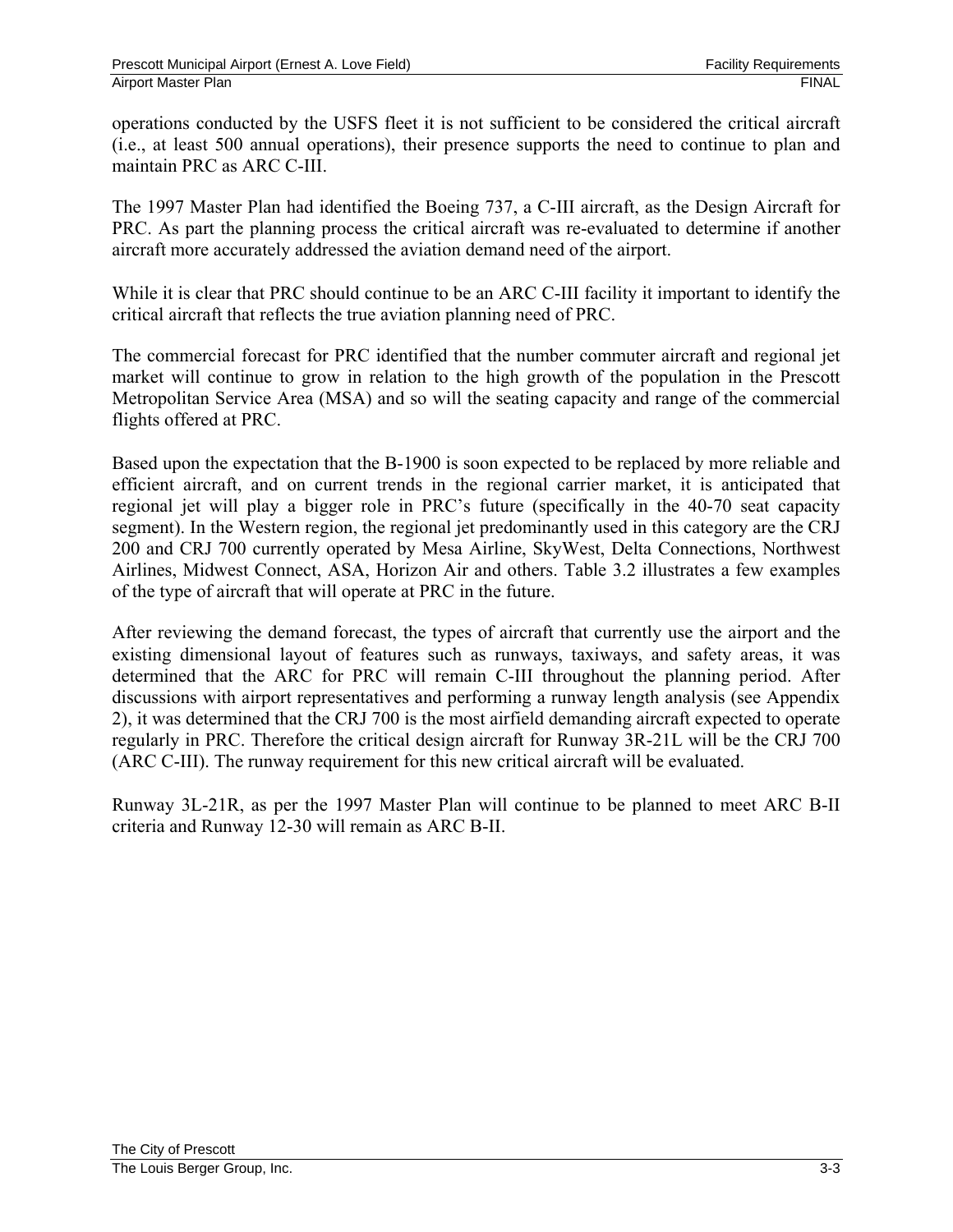| <b>Example</b>                                                                     | $\alpha$ ample of 1 and $\alpha$ 1 keeps $\alpha$ and $\alpha$ and $\alpha$<br><b>Aircraft Type</b> | <b>ARC</b> |
|------------------------------------------------------------------------------------|-----------------------------------------------------------------------------------------------------|------------|
|                                                                                    | $Q-400$<br>Wingspan: 92.25 ft<br>MTOW: 64,500 lbs<br>Approach Speed: 125 knot                       | $B-III$    |
|                                                                                    | <b>CRJ 200</b><br>Wingspan: 76.3 ft<br>MTOW: 47,450 lbs<br>Approach Speed: 130 knot                 | $C-II$     |
|                                                                                    | <b>CRJ 700</b><br>Wingspan:85.04 ft<br>MTOW: 71,750 lbs<br>Approach Speed: 140 knot                 | $C-III$    |
| $\mathbf{v}=\mathbf{v}^{\text{max}}\mathbf{v}^{\text{max}}\mathbf{v}^{\text{max}}$ | ERJ 145<br>Wingspan: 65.9 ft<br>MTOW: 48,400 lbs<br>Approach Speed: 110 knot                        | $C-II$     |

**Table 3.2 Sample of Future PRC Design Aircraft** 

## **3.1.2 Airfield Capacity Analysis**

The airfield capacity analysis identifies potential capacity and delay issues associated with the airfield infrastructure and projected demand levels. The level of aircraft activity that can be accommodated at an airport is mainly a function of the runway configuration. The number, length, and orientation of the runways are important factors in determining an airport's operational capacity. The analysis determines whether the airport's existing runway/taxiway system has the capacity to meet forecasted demand. The analysis of the runway and taxiway system at PRC was based upon methodologies in FAA AC 150/5060-5 *Airport Capacity and Delay* as well as utilizing the results of the analysis conducted in the Arizona State Aviation Need Study (SANS 2000).

For PRC, the SANS 2000 identified 326,400 operations for their Annual Service Volume (ASV). Since the airport configuration has not changed since the SANS was completed, this Master Plan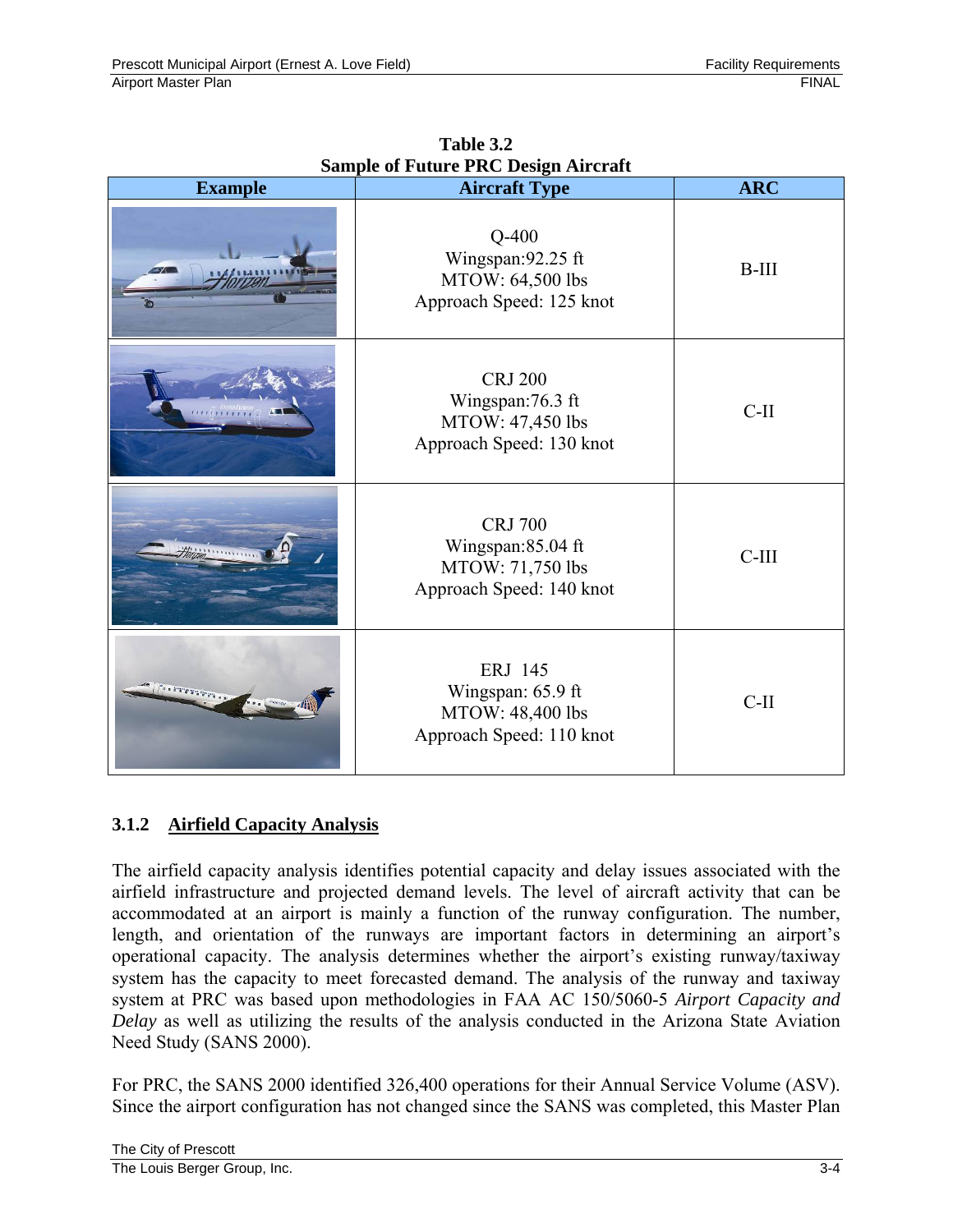effort will utilize this ASV which is based on the current runway configuration, weighted hourly capacity, ratio of annual demand to average daily demand during peak month, and the ratio of average daily demand to average peak hour demand during the peak month.

As a result of the projected demand for this Master Plan effort, Table 3.3 presents the calculation of the Demand to Capacity Ratio during the planning horizon 2007 through 2027:

**Table 3.3** 

| <b>PRC Demand to Capacity Ratio</b> |                 |                          |                                |  |  |  |
|-------------------------------------|-----------------|--------------------------|--------------------------------|--|--|--|
| Year                                | Operations      | <b>ASV</b><br>Operations | Demand to<br>Capacity<br>Ratio |  |  |  |
| 2007                                | 230,615         | 326,400                  | 70.6%                          |  |  |  |
|                                     | <b>Forecast</b> |                          |                                |  |  |  |
| 2012                                | 250,706         | 326,400                  | 76.8%                          |  |  |  |
| 2017                                | 276,961         | 326,400                  | 84.8%                          |  |  |  |
| 2027                                | 328,018         | 326,400                  | 100.4%                         |  |  |  |

| Table 3.3                           |      |
|-------------------------------------|------|
| <b>PRC Demand to Capacity Ratio</b> |      |
|                                     | Dema |

The FAA utilizes a demand to capacity ratio of an airport's estimated ASV of approximately 60% to determine when an airport may experience operational delays. When an airport approaches this 60% target, plans should be conducted to increase an airport's capacity. As is shown in Table 3.3, PRC's ratio is currently well above the 60% target throughout the planning period and is expected to reach 100% by 2027, therefore airport capacity improvements are recommended.

Improvements to the runways and taxiways are recommended to reduce the potential for runway incursions; and therefore, may also have the effect of improving capacity.

## **3.1.3 Airport Design and Operational Safety Standards**

The inventory assessment, demand forecast, and review of current design standards will determine the runway and taxiway improvements needed. FAA Advisory Circular 150/5300-13 entitled, *Airport Design*, sets forth recommended runway and taxiway design standards for all airports. The design standards for the current and future airport facilities are set forth in Table 3.4 below. Included on this table are the existing conditions, the future runway dimensions for design aircraft. Also included are the existing conditions and the dimensions that will be in effect if the recommended improvements at the airport occur.

Also the airport must provide a safe operating environment for aircraft. The FAA establishes protection areas around the runways to help ensure such an environment. These areas are:

• **Runway Safety Areas (RSA)** – The RSA is a prepared surface that surrounds the runway (and extends a specified distance beyond it) that is clear of obstructions. Keeping the RSA clear helps minimize damage to aircraft in the event of an accident.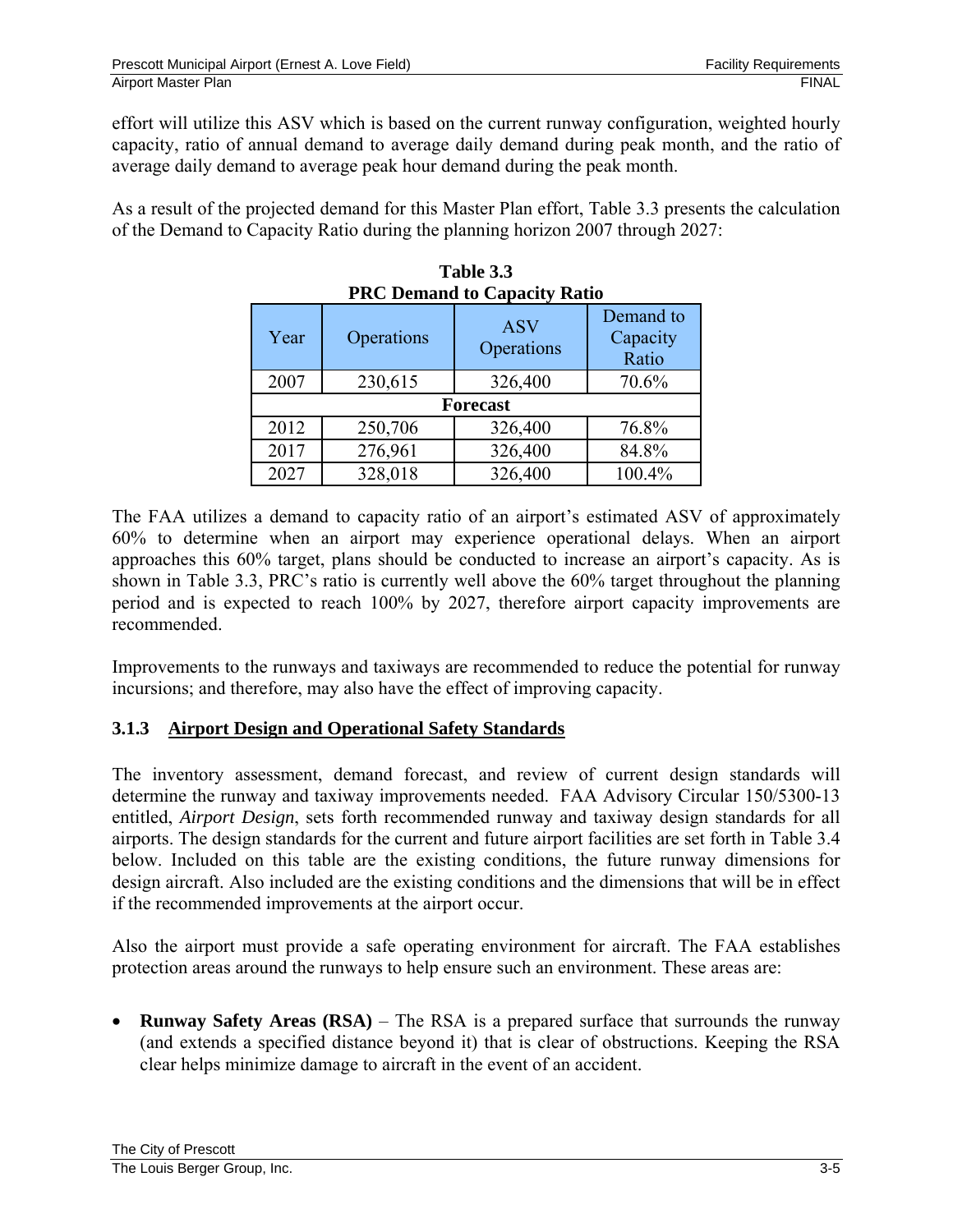- **Runway Protection Zone (RPZ)** The RPZ is a trapezoidal area located off each runway end. The RPZ should be clear of obstructions to the greatest extent possible, to enhance the protection of people and property on the ground.
- **Object Free Area (OFA)** A ground area surrounding runways, taxiways and taxilanes which is clear of objects except for those whose location is required by function.

| <b>PRC Design Standards</b>                                    |                         |                         |                            |  |  |  |
|----------------------------------------------------------------|-------------------------|-------------------------|----------------------------|--|--|--|
| <b>FAA Design Category</b>                                     | <b>Runway</b><br>3R-21L | <b>Runway</b><br>3L-21R | <b>Runway</b><br>$12 - 30$ |  |  |  |
| Approach Category and Design Group End                         | $C-III$                 | $B-II$                  | $B-II$                     |  |  |  |
| Runway Width (ft)                                              | 150                     | 75                      | 75                         |  |  |  |
| Percentage Effective Gradient                                  | $0-1.5%$                | $0 - 2\%$               | $0 - 2\%$                  |  |  |  |
| Runway Shoulder Width (ft)                                     | 20                      | 10                      | 10                         |  |  |  |
| Runway Blast Pad Length (ft)                                   | 200                     | 150                     | 150                        |  |  |  |
| Runway Blast Pad Width (ft)                                    | 140                     | 95                      | 95                         |  |  |  |
| Runway Safety Area Width (ft)                                  | 500                     | 150                     | 150                        |  |  |  |
| Runway Safety Area - Distance Beyond Runway End (ft)           | 1,000                   | 300                     | 300                        |  |  |  |
| Runway Object Free Area Width (ft)                             | 800                     | 500                     | 500                        |  |  |  |
| Runway Object Free Area - Distance Beyond Runway<br>End $(ft)$ | 1,000                   | 300                     | 300                        |  |  |  |
| Runway Obstacle Free Zone Width (ft)                           | 400                     | 400                     | 400                        |  |  |  |
| Runway Centerline to Taxiway Centerline Distance (ft)          | 400                     | 300                     | 300                        |  |  |  |
| Runway Centerline to Nearest Parking Area                      | 500                     | 400                     | 400                        |  |  |  |
| Taxiway Width (ft)                                             | 50                      | 35                      | 35                         |  |  |  |
| Taxiway Shoulder Width (ft)                                    | 20                      | 10                      | 10                         |  |  |  |
| Taxiway Safety Area Width (ft)                                 | 118                     | 79                      | 79                         |  |  |  |
| Taxiway Object Free Area Width (ft)                            | 186                     | 131                     | 131                        |  |  |  |
| Taxiway Centerline to Fixed or Moveable Object (ft)            | 93                      | 65.5                    | 65.5                       |  |  |  |
| Taxiway Centerline to Parallel taxiway                         | 152                     | 105                     | 105                        |  |  |  |
| Building Restriction line Setback <sup>3</sup>                 | 745                     | 395                     | 395                        |  |  |  |

| Table 3.4            |
|----------------------|
| PRC Desion Standards |

## **3.1.4 Wind Coverage**

FAA Advisory Circular (AC) 150/5300-13, *Airport Design*, states that an airport's runways should be oriented such that aircraft can take-off and land into the prevailing wind with minimal crosswind exposure. The AC also states that a single runway, or a runway system, should provide 95% wind coverage. Thus, the goal at PRC is to achieve 95% coverage or better.

Wind coverage is calculated using a wind rose, which graphically depicts wind data collected from the National Oceanographic and Atmospheric Administration (NOAA). The wind rose is essentially a compass rose with graduated concentric circles representing wind speed. Each box

 $\overline{a}$  $3$  The BRL setbacks are based on providing 7:1 transitional slope, RVZ and protected areas clearance over 35 feet.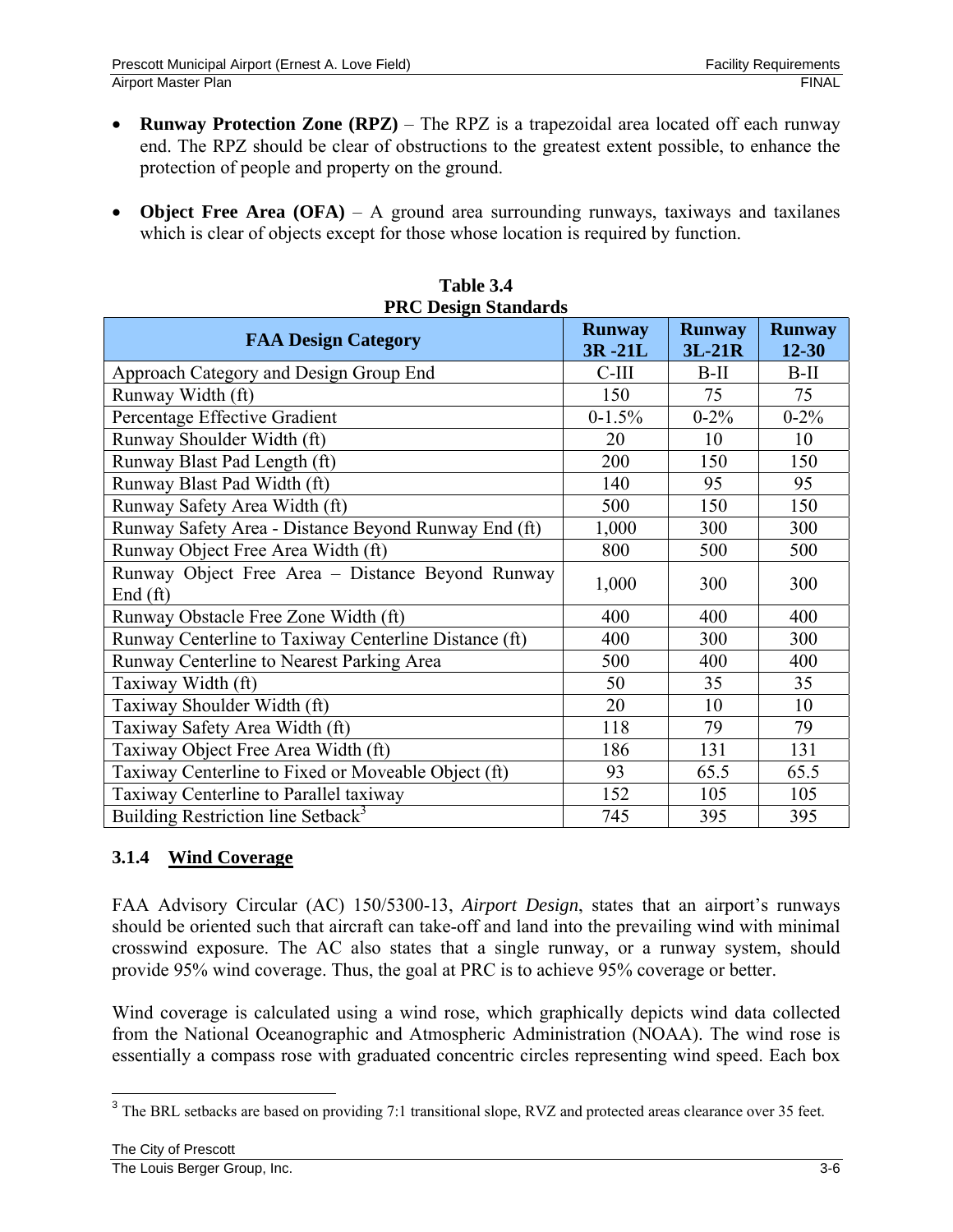in the wind rose represents a compass direction and, when filled, indicates the percentage of time wind travels in that direction at that speed.

Since prevailing wind patterns do not usually change, this effort will utilize the existing wind data for PRC. The wind roses are computed based on the following three categories:

- Visual Flight Rules (VFR) (ceiling  $1,000'$  and visibility 3 miles)
- Instrument Flight Rules (IFR) (ceiling less than  $1,000'$  and visibility less than 3 miles)
- All Weather VFR and IFR combined

Since aircraft characteristics and performance can vary, wind coverage data is presented for both 13 and 16 knots. Table 3.5 presents the percent of all weather wind coverage at PRC for each runway and combined. VFR conditions occur approximately ninety-eight (98) percent of the time and IFR conditions two (2) percent.

| <b>PRC All Weather Wind Coverage</b>                             |       |       |  |  |  |
|------------------------------------------------------------------|-------|-------|--|--|--|
| 13 Knots<br>16 Knots<br>Runway Identifier                        |       |       |  |  |  |
| 3/21                                                             | 98.03 | 99.57 |  |  |  |
| 12/30                                                            | 98.23 |       |  |  |  |
| 99.91<br>99.99<br>Combined $3/21$ and $12/30$                    |       |       |  |  |  |
| Source: Data from national Climatic Data Center. Output provided |       |       |  |  |  |
| by FAA Airport Design Program, Standard Wind Analysis.           |       |       |  |  |  |

**Table 3.5 PRC All Weather Wind Coverage** 

Based on this wind data, the current runway configuration at PRC provides enough wind coverage to meet the FAA guideline of 95% all weather wind coverage.

# **3.2 Airside Facility Requirements**

This section contains information regarding airside improvements that should be considered for the entire airfield system at PRC. First, consideration was made as to the approximate runway length for PRC based upon the existing and future role of the airport, runway and taxiway standard compliance, followed by an analysis of the runway safety, protection and obstruction surfaces.

## **3.2.1 Runway Length Requirements**

The runway length required for an airport is based on standards presented in FAA AC 150/5300- 13, PRC Aviation Demand Forecast, and FAA AC 150/5325-4A, *Runway Length Requirements for Airport Design*. The recommended length for a primary runway at an airport is determined by considering either the family of airplanes having similar performance characteristics, or a specific aircraft requiring the longest runway.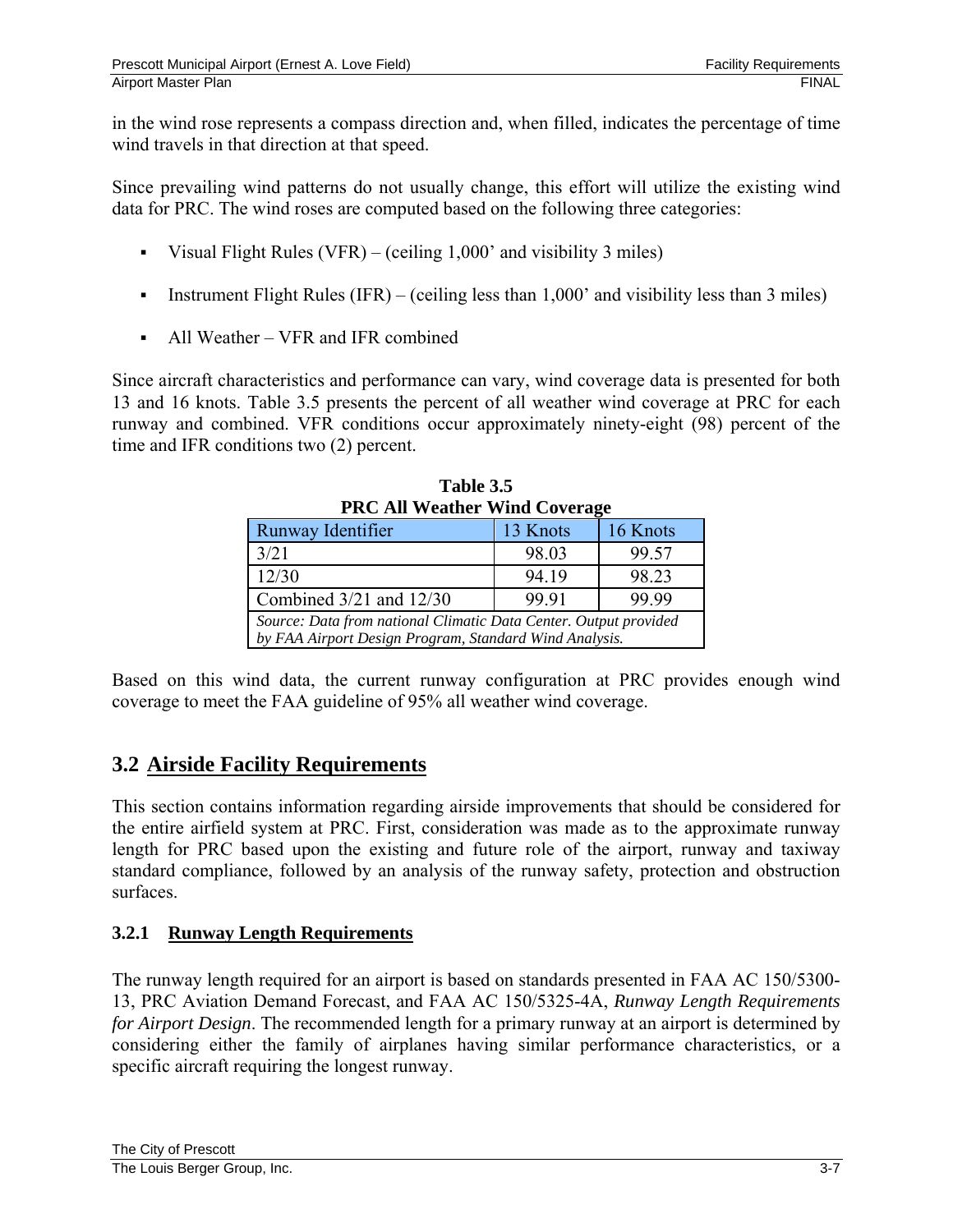The FAA mandates that for aircraft with a Maximum Takeoff Weight (MTOW) of less than 60,000 lbs, the recommended runway length is determined according to a family grouping of airplanes. However, for regional jets like the CRJ 700, the runway length recommended is a function of the most critical individual aircraft's takeoff and landing operating weights, which depends on wing flap settings, airport elevation and temperature, runway surface conditions (dry or wet), and effective runway gradient.

The runway length recommended by the FAA is obtained by the two conditions: (1) weight category of aircraft and (2) by performance charts provided or published by the aircraft manufacturers (i.e., Canadair's Airport Planning Manual). Both takeoff and landing runway length requirements must be determined with applicable length adjustments in order to determine the recommended runway length. The longest of the takeoff and landing runway length requirements for the critical design aircraft under evaluation becomes the recommended runway length. This design procedure must be applied to the information/performance charts (ref: FAR 150/5325-4b, par 402).

As part of the runway length analysis for PRC, the FAA Airport Design Computer Program 4.2D and procedures outlined in FAA AC 150/5300-13 were used to calculate the Runway 3R-21L length requirement for planning purposes. The program includes an aircraft fleet profile designed to be representative of the small and large aircraft that comprise the general aviation aircraft fleet in the United States. The runway length analysis was developed as part of a separate task and details are included in Appendix 2**.**

**Table 3.6** presents the required runway lengths for PRC based on the FAA Airport Design Computer Program 4.2D.

| т не напиау пендиглиагузь<br><b>Airport Input Data</b>                   |            |  |  |  |
|--------------------------------------------------------------------------|------------|--|--|--|
| <b>Airport Elevation (MSL)</b>                                           | 5,045      |  |  |  |
| Mean daily temperature of the hottest month                              | $90^\circ$ |  |  |  |
| Maximum difference in runway centerline elevation                        | 62'        |  |  |  |
| <b>Runway Length Recommended for Airport Design</b>                      |            |  |  |  |
| Small airplanes with approach speeds of less than 30 knots               | 450        |  |  |  |
| Small airplanes with approach speeds of less than 50 knots               | 1,200      |  |  |  |
| Small airplanes with less than 10 passenger seats:                       |            |  |  |  |
| 75 percent of these small airplanes                                      | 4,640      |  |  |  |
| 95 percent of these small airplanes                                      | 6,240      |  |  |  |
| 100 percent of these small airplanes                                     | 6,410      |  |  |  |
| Small airplanes with 10 or more passenger seats                          | 6,410      |  |  |  |
| Large airplanes of 60,000 pounds or less:                                |            |  |  |  |
| 75 percent of these large airplanes at 60 percent useful load            | 7,300      |  |  |  |
| 75 percent of these large airplanes at 90 percent useful load            | 9,220      |  |  |  |
| 100 percent of these large airplanes at 60 percent useful load           | 11,400     |  |  |  |
| 100 percent of these large airplanes at 90 percent useful load           | 11,620     |  |  |  |
| Source: FAA Airport Design Computer Program 4.2AD and FAA AC 150/5300-1. |            |  |  |  |

## **Table 3.6 PRC Runway Length Analysis**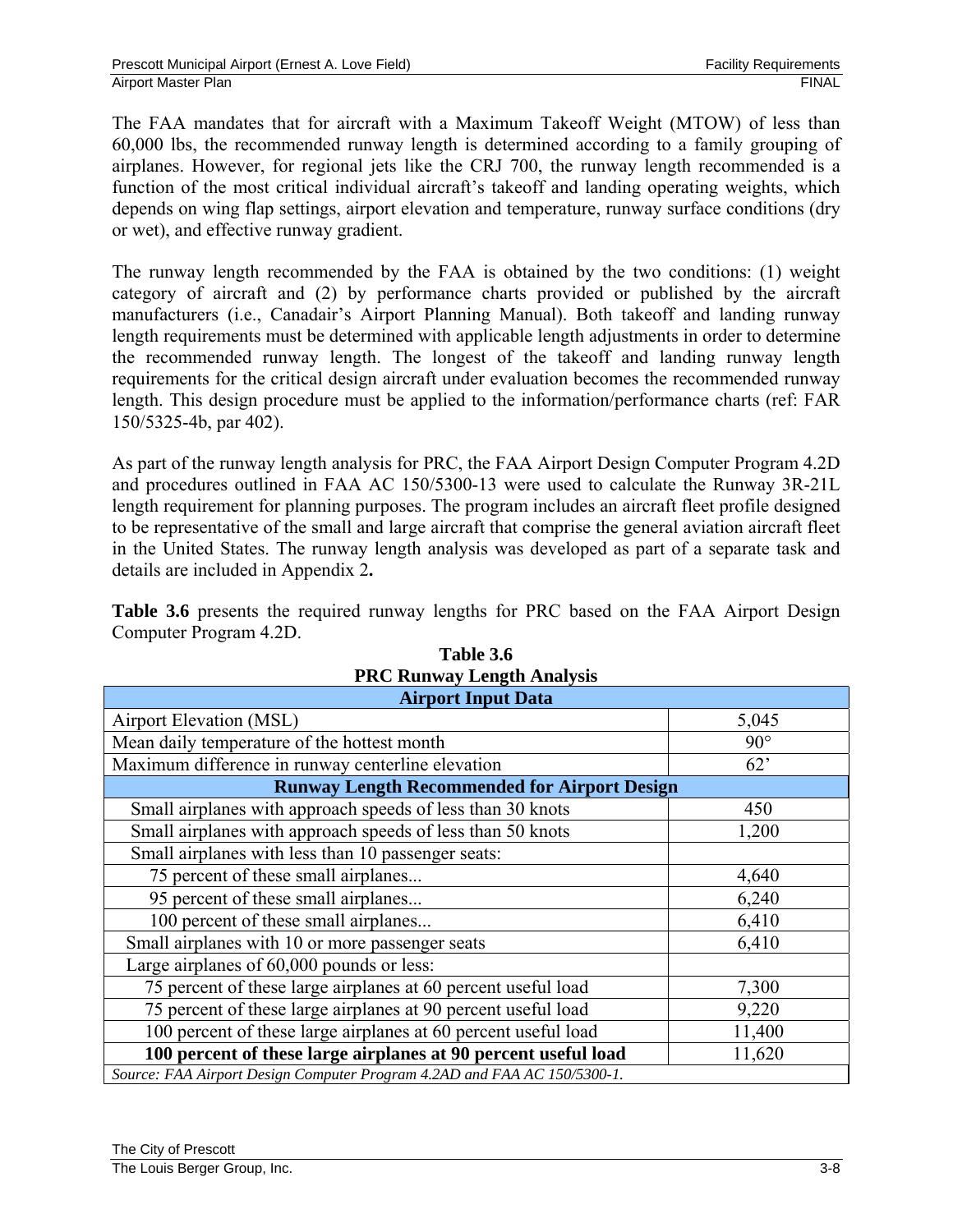In addition to the FAA Program, the Airport Planning Manual for the CRJ 700 was reviewed and its runway length requirements are summarized below in **Table 3.7**.

| All port I familing manual specification for CKJ 700 |                |  |  |  |  |
|------------------------------------------------------|----------------|--|--|--|--|
| <b>Airport Input Data</b>                            |                |  |  |  |  |
| Mean Temperature (Hottest Month)                     | $90^{\circ}$ F |  |  |  |  |
| Airport Elevation above MLS                          | $5,045$ ft     |  |  |  |  |
| Maximum Difference in Centerline Elevation           | $62^{\circ}$   |  |  |  |  |
| <b>Aircraft Weight Data</b>                          |                |  |  |  |  |
| Maximum Design Weight (landing)                      | 67,000 lbs     |  |  |  |  |
| Maximum Design Weight (takeoff)                      | 75,000 lbs     |  |  |  |  |
| <b>Runway Length Recommended for Airport Design</b>  |                |  |  |  |  |
| Landing Runway Length (wet)                          | 6,200'         |  |  |  |  |
| Landing Runway Length (dry)                          | 5,400'         |  |  |  |  |
| <b>Takeoff Runway Length</b>                         | 10,570'        |  |  |  |  |
| Source: Canadair CRJ 200 Airport Planning Manual     |                |  |  |  |  |

| Table 3.7                                                |
|----------------------------------------------------------|
| <b>Airport Planning Manual Specification for CRJ 700</b> |
|                                                          |

Based upon the analysis performed, the existing primary Runway 3R-21L, currently 7,616 feet long, should be extended 2,954 feet. Runway 3R has a displaced threshold of 790 feet, leaving a landing distance of 9,780 feet. The feasibility of this runway extension and relative taxiway will be analyzed in the Alternative Analysis Chapter.

Runway 3L-21R should also be expanded 1,428 feet and widened 15 feet to satisfy the runway requirement of 100% of B-II fleet<sup>4</sup>. The feasibility of this runway extension and relative taxiway will be analyzed in the Alternative Analysis Chapter.

Runway 12-30 currently satisfies the separation standards for B-II class aircraft. However, it satisfies only the runway length requirement of 75% of the small aircraft fleet. At this time the current runway length for the crosswind runway is sufficient to meet the PRC airfield requirements.

## **3.2.2 Runway/Taxiway Design, Safety and Separation Standards**

As discussed earlier, much of the infrastructure for the primary runway has been designed and constructed to meet C-III standards. The existing runway and taxiway infrastructure and separation requirements meet or exceed the required standards with only few exceptions. Tables 3.8 and 3.9 indicate which dimensional and separation criteria are met and which need improvements for each runway and relative taxiway. All rehabilitations and new construction will be designed to at least the required standards.

 $\overline{a}$ 

<sup>&</sup>lt;sup>4</sup> FAA AC 150/5325-4B par 205 states that for airport above 3,000 feet, 100% of fleet chart must be used when determining runway length requirements.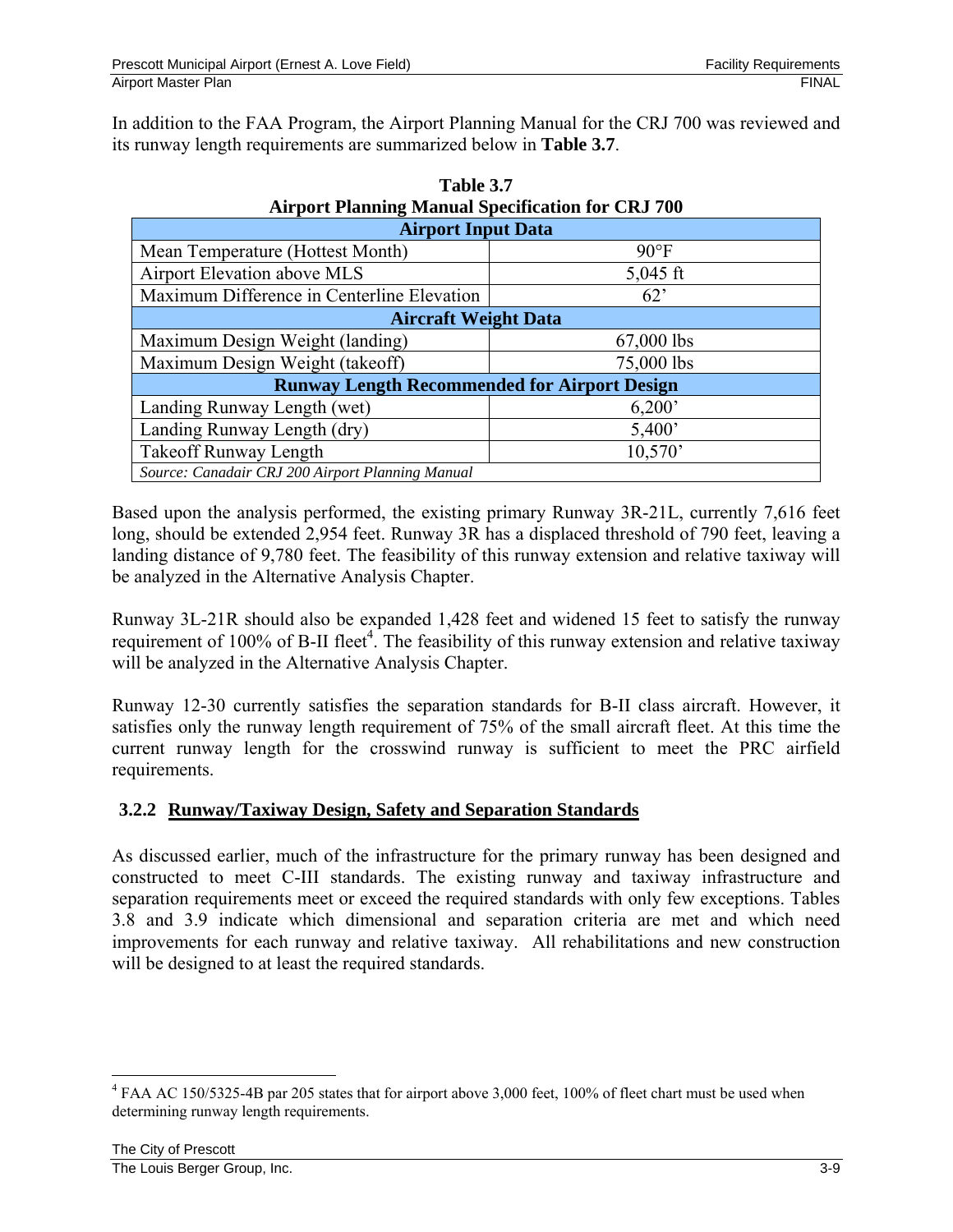| PRC Runway Design, Separation and Safety Standards Compliance         |                                |                |                |                |                |                |
|-----------------------------------------------------------------------|--------------------------------|----------------|----------------|----------------|----------------|----------------|
| <b>Runway</b>                                                         | 3R                             | 21L            | 3L             | 21R            | 12             | 30             |
| Category                                                              | <b>Meets Planned Standards</b> |                |                |                |                |                |
| Approach Category and Design Group End                                | C-III                          | $C-III$        | $B-II$         | $B-II$         | $B-II$         | B-II           |
| Runway Width (ft)                                                     | Yes.                           | Yes            | N <sub>0</sub> | N <sub>0</sub> | Yes            | Yes            |
| Percentage Effective Gradient                                         | <b>Yes</b>                     | Yes.           | <b>Yes</b>     | Yes            | Yes            | Yes            |
| Runway Safety Area Width (ft)                                         | Yes                            | Yes            | N <sub>0</sub> | N <sub>0</sub> | Yes            | Yes            |
| Runway Safety Area - Distance Beyond Runway End<br>(f <sup>t</sup> )  | No                             | Yes            | N <sub>0</sub> | N <sub>0</sub> | N <sub>0</sub> | Yes            |
| Runway Object Free Area Width (ft)                                    | Yes                            | Yes            | N <sub>0</sub> | N <sub>0</sub> | Yes            | Yes            |
| Runway Object Free Area – Distance Beyond<br>Runway End (ft)          | Yes                            | Yes            | N <sub>0</sub> | N <sub>0</sub> | Yes            | Yes            |
| Runway Obstacle Free Zone Width (ft)                                  | Yes                            | Yes            | N <sub>0</sub> | N <sub>0</sub> | Yes            | Yes            |
| Runway Obstacle Free Zone – Distance Beyond<br>Runway End (ft)        | Yes                            | Yes            | N <sub>0</sub> | N <sub>0</sub> | Yes            | Yes            |
| Runway Centerline to Taxiway Centerline Distance<br>(f <sup>t</sup> ) | No.                            | N <sub>0</sub> | N <sub>0</sub> | N <sub>0</sub> | N <sub>0</sub> | N <sub>0</sub> |
| Runway Centerline to Nearest Parking Area                             | No                             | N <sub>0</sub> | Yes            | Yes            | N <sub>0</sub> | N <sub>0</sub> |
| Source: FAA AC 150/5300-13 Airport Design                             |                                |                |                |                |                |                |

**Table 3.8 PRC Runway Design, Separation and Safety Standards Compliance**

Based upon the above separation standards, Runway 3R-21L does not satisfy all criteria. Runway 3L-21R currently does not meet ARC B-II standards. Additionally, Runway 12-30 does not satisfy all criteria. The feasibility of implementing airfield improvements required to meet the design standards will be explored in the Alternatives Analysis Chapter.

| <b>PRC Taxiway Design, Separation and Safety Standards Compliance</b> |        |                                |         |          |        |             |                         |
|-----------------------------------------------------------------------|--------|--------------------------------|---------|----------|--------|-------------|-------------------------|
| <b>Taxiway</b>                                                        | A      | В                              |         | D        | E      | $\mathbf F$ | $\overline{\mathbf{H}}$ |
| Category                                                              |        | <b>Meets Planned Standards</b> |         |          |        |             |                         |
| Design Standard                                                       | $B-II$ | $B-II$                         | $C-III$ | $C$ -III | $B-II$ | $B-II$      | $C-III$                 |
| Taxiway Width (ft)                                                    | Yes    | Yes                            | Yes     | Yes      | Yes    | Yes         | Yes                     |
| Taxiway Safety Area Width (ft)                                        | Yes    | Yes                            | Yes     | Yes      | Yes    | Yes         | Yes                     |
| Taxiway Object Free Area Width (ft)                                   | Yes    | Yes                            | Yes     | Yes      | Yes    | Yes         | Yes                     |
| Taxiway Centerline to Fixed or Moveable<br>Object (ft)                | Yes    | Yes                            | Yes     | Yes      | Yes    | Yes         | Yes                     |
| Taxiway Centerline to Parallel Taxiway                                | Yes    | Yes                            | Yes     | Yes      | Yes    | Yes         | Yes                     |
| Source: FAA AC 150/5300-13 Airport Design                             |        |                                |         |          |        |             |                         |

**Table 3.9 PRC Taxiway Design, Separation and Safety Standards Compliance** 

With regard to the taxiway system, all standards were found to be satisfactory for Taxiway width, Safety Area width, and Object Free Area width. The previous Master Plan identified the need for high speed taxiway exits and connectors for capacity enhancements which will be explored in the Alternatives Analysis Chapter.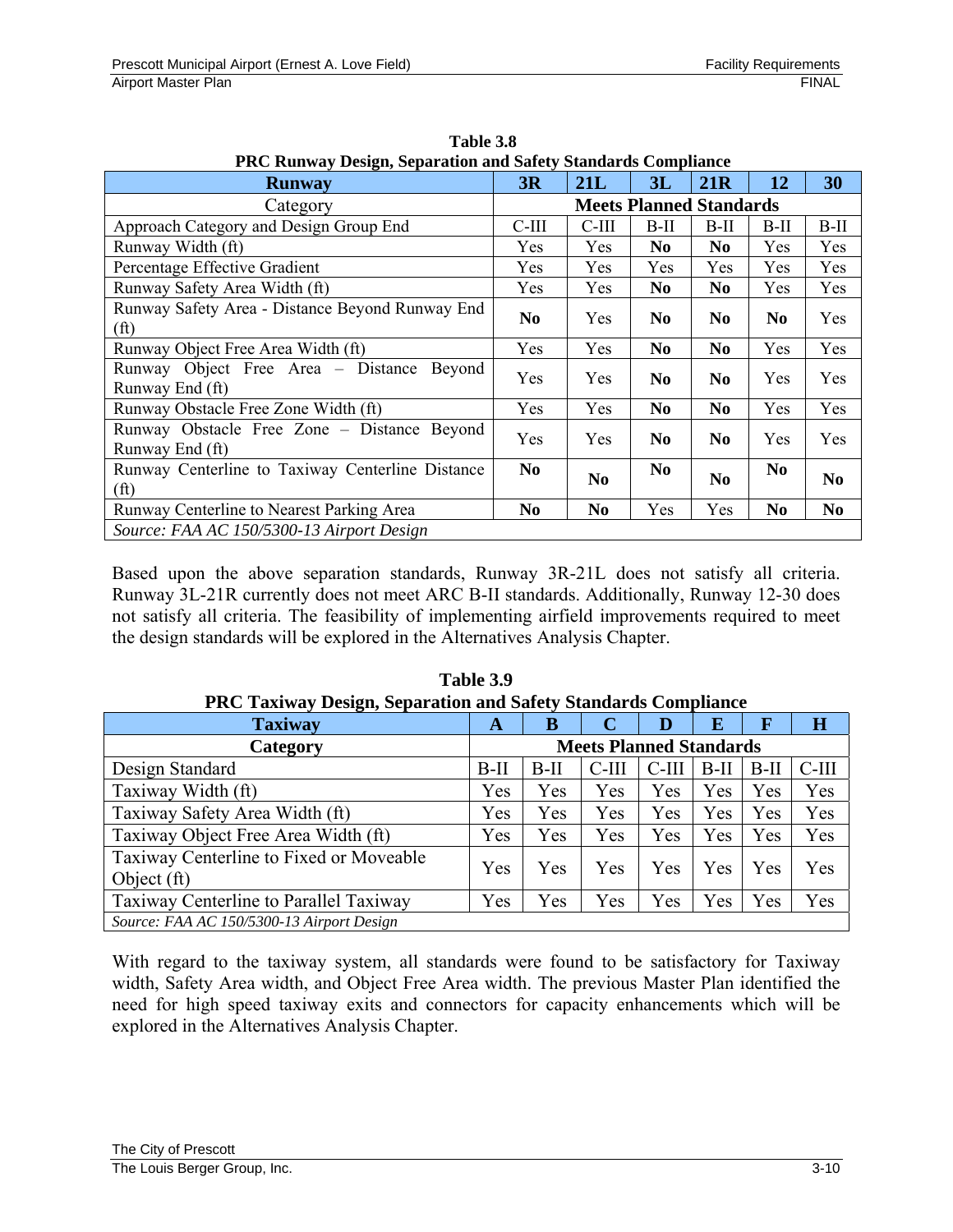## **3.2.3 Runway /Taxiway Pavement Conditions, Marking and Lighting**

Both Runway and Taxiway Pavement Conditions were found overall to be in good condition and well maintained under the ADOT Pavement Preservation Program. The load bearing capacity of the airfield was found sufficient to meet current and future demand. However, special consideration will be given to the feasibility to increase the pavement strength on the primary runway to 175 thousand pounds with dual tandem in the Alternatives Analysis Chapter.

Taxiway lighting was found insufficient in most of the taxiway system, especially for Taxiway E and H, which is inadequately equipped with reflectors. Taxiway F and D have been already partially equipped with LED lighting through an FAA pilot program. Due to the high volume of student operations and less experienced pilots, the use of LED taxiway lighting throughout the airfield and enhanced pavement markings are deemed necessary to increase airfield safety. The feasibility of implementing these safety enhancements will be explored in the Alternative Analysis Chapter.

#### **3.2.4 Runway Safety Areas, Object Free Areas, and Runway Protection Zones**

The Runway Safety Area (RSA) is a prepared surface that is clear of obstructions, structures, roads and parking areas. However, FAA equipment is permitted on frangible mounts (if required by function). The 2005 PRC Runway Safety Area Standards Evaluation Report identified several deficiencies summarized in **Table 3.10**.

| TWO KUHWAY BARRY ATEA DEHERIKKE                                                                                       |                            |                |          |               |         |                  |  |
|-----------------------------------------------------------------------------------------------------------------------|----------------------------|----------------|----------|---------------|---------|------------------|--|
|                                                                                                                       | <b>Existing Conditions</b> |                |          |               |         |                  |  |
| Runway                                                                                                                |                            | $3R-21L$       |          | $3L-21R$      |         | $12 - 30$        |  |
| <b>ARC</b>                                                                                                            |                            | $C-III$        |          | $B-II$        |         | $B-II$           |  |
|                                                                                                                       |                            | Non-Precision/ | Non-     |               |         |                  |  |
| Approach                                                                                                              | Precision                  |                |          | Visual/Visual |         | Precision/Visual |  |
| Runway End                                                                                                            | 3R                         | 21L            | 3L       | 21R           | 12      | 30               |  |
| RSA Width (ft)                                                                                                        | 500                        | 500            | $120^4$  | $120^4$       | 150     | 150              |  |
| RSA Length Beyond                                                                                                     | $588^1$                    | 1000           | $80^{2}$ | $240^4$       | $220^3$ | 300              |  |
| Runway End (ft)                                                                                                       |                            |                |          |               |         |                  |  |
| <sup>1</sup> Intersection with localizer antenna, perimeter fence at 640 ft, Club House Dr. at 650 ft and Golf Course |                            |                |          |               |         |                  |  |
| $\frac{1}{2}$ Intersecting with rising terrain with a six percent slope                                               |                            |                |          |               |         |                  |  |
| <sup>3</sup> Declining terrain and intersecting with perimeter fence                                                  |                            |                |          |               |         |                  |  |
| <sup>4</sup> Existing dimensions are base on ARC B-I standards.                                                       |                            |                |          |               |         |                  |  |

**Table 3.10 PRC Runway Safety Area Deficiencies** 

The current RSA dimensions for Runway 3L-21R will need to be re-designed to meet the ARC B-II standards.

Additionally, the Object Free Area (OFA) should be clear of objects except for whose location is required by function. The OFA for Runway 3L-21R, Runway 3R and Runway 12 are found to be deficient due to terrain, fencing and other infrangibly non navigational objects.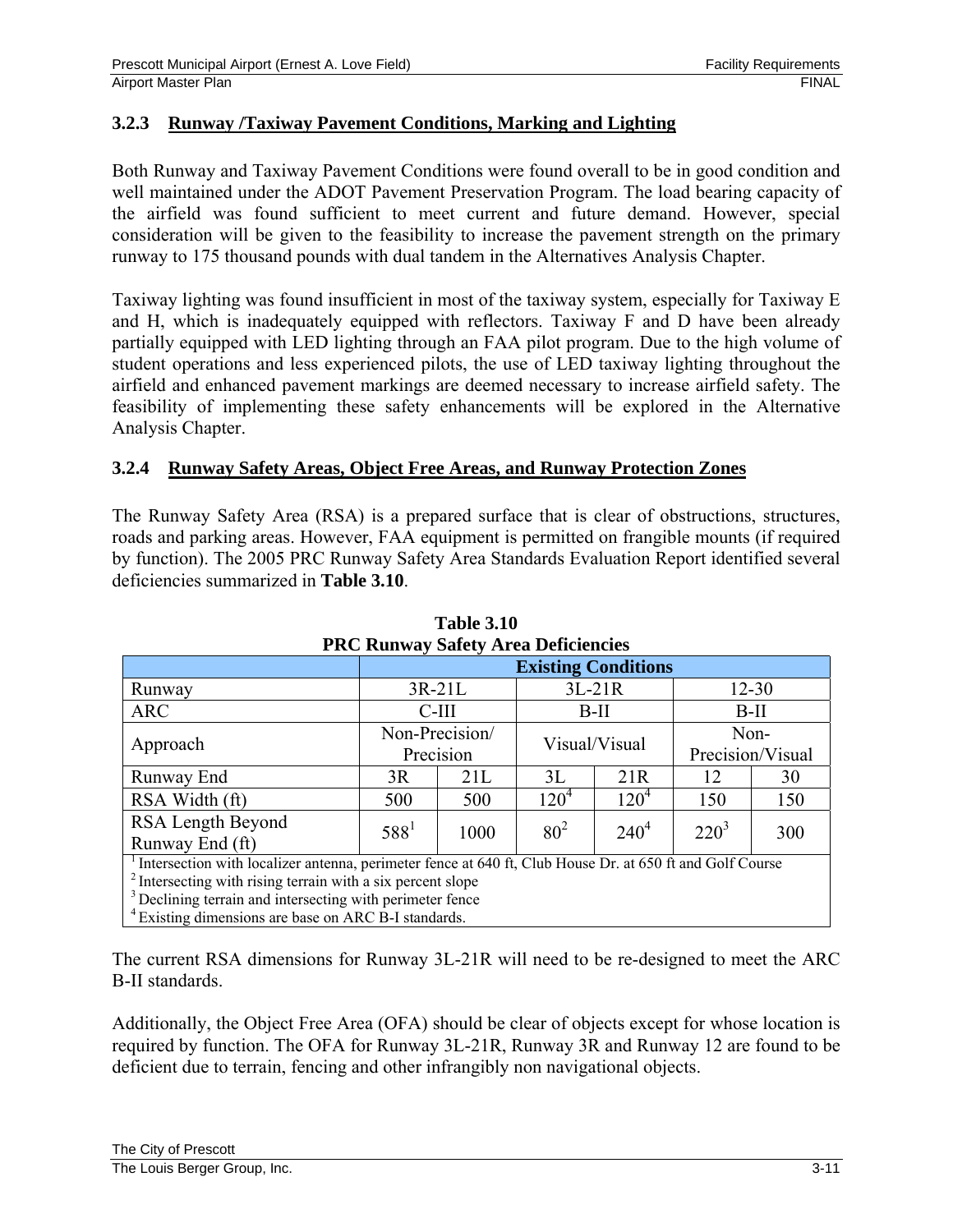The Runway Protection Zone (RPZ) should be clear of obstructions to the greatest extent possible, to enhance the protection of people and property on the ground. The FAA recommends that the RPZ be kept clear by purchasing the property within it, or by acquiring avigation easements. All RPZs are within airport property or the Airport Sponsor has acquired the appropriate avigation easements.

The Alternatives Analysis will evaluate the improvements required to meet all RSA, OFA, and RPZ standards.

## **3.2.5 NAVAID, Visual Aids, and Instrument Approaches**

Airport navigational aids, or NAVAIDS, provide electronic navigational assistance to aircraft for approaches to an airport. NAVAIDS are either, visual approach aids or instrument approach aids. The types of approaches available at an airport are based on the NAVAIDS that are provided.

Instrument approaches are generally designed such that an aircraft, in poor weather conditions, by means of a radio, Global Positioning System (GPS), or an internal navigation system and with no assistance from air traffic control, can navigate to and land safely at an airport. Approach procedures are classified into various categories to include a precision approach, precision Approach Procedure with Vertical guidance (APV) and non-precision approaches. A precision approach is an instrument approach that provides the pilot with both lateral and vertical guidance information. An APV approach is an instrument approach that provides the pilot both course and vertical path guidance information, but does not conform to ILS system performance standards. A non-precision approach provides the pilot with course information only. By moving towards greater levels of precision and approach lighting, an airport can improve the margin of safety for the pilot under adverse weather conditions.

Several types of precision instrument approach technologies are available to airports. They include systems such as an Instrument Landing System (ILS), Microwave Landing System (MLS), GPS (with vertical navigation via Wide Area Augmentation System (WAAS)/Local Area Augmentation System (LAAS)). APV approach technologies include the WAAS based Localizer Performance with Vertical Guidance (LPV), Lateral Navigation/Vertical Navigation (LNAV/VNAV) and Barometric Vertical Navigation (Baro-VNAV) approaches. Non-precision approach technologies include the VHF Omni-directional Radio Range (VOR), Non-Directional Beacon (NDB), Localizer (LOC), LDA Simplified Directional Facility (SDF) or Radio Navigation (RNAV). All of these types of technologies have allowed the FAA to design a variety of approach procedures to help ensure the safety of aircraft during various phases of flight and poor weather conditions.

FAA funding for a new NAVAID and approach procedure is based upon demonstrating the associated need, practicality, safety benefits, and expected aviation activity at the airport. In developing a new approach procedure, the FAA considers the accuracy of the navigational aid, penetrations to the Part 77/TERPS airspace surfaces, an airport's landing surface (runway length, lighting, markings, design criteria, etc.), and other factors as outlined in the FAA's Advisory Circular 150/5300-13, Airport Design. It is important to note that the FAA indicates a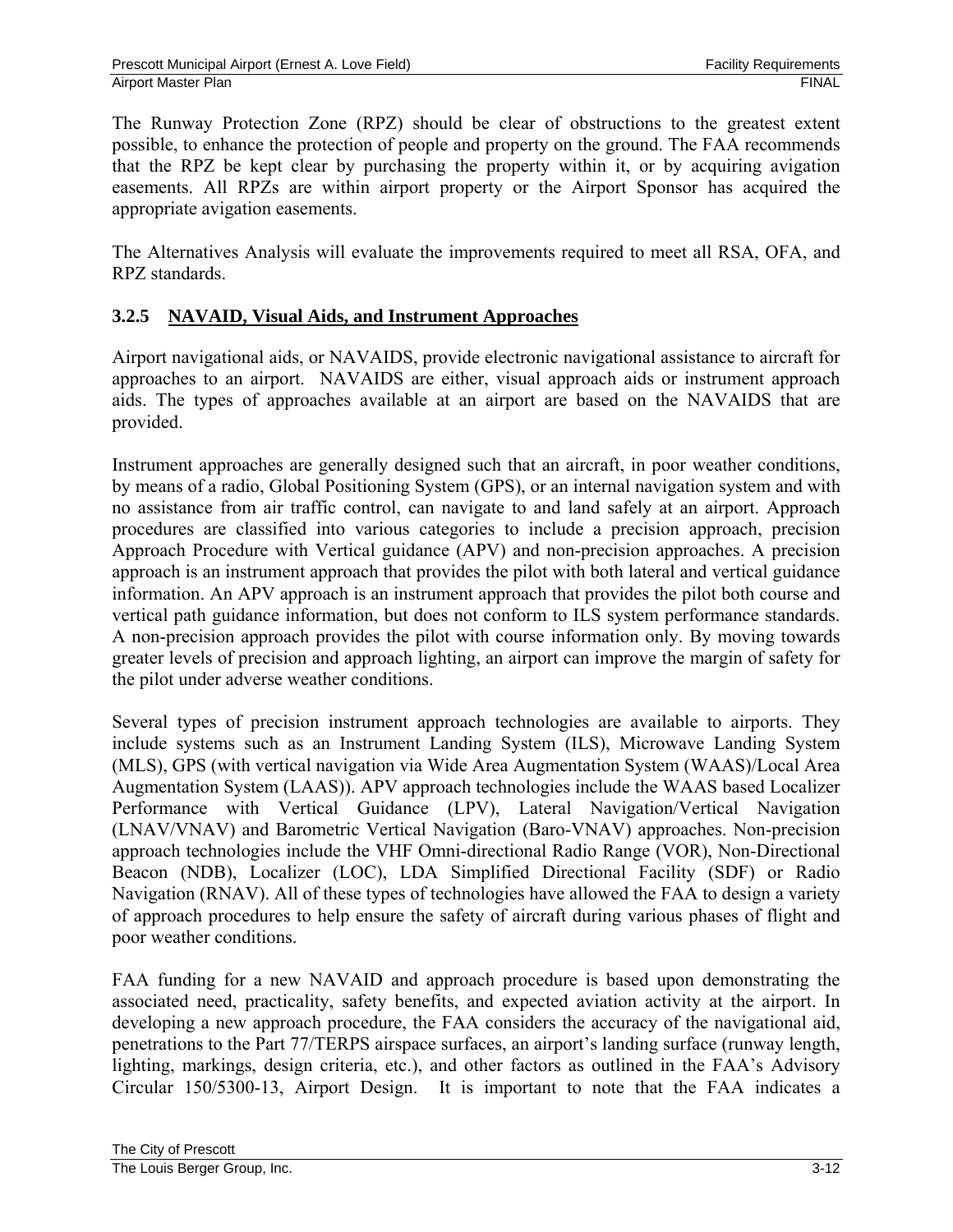significant reduction in minima (i.e.,  $\frac{1}{4}$  mile reduction in visibility and/or 50 foot reduction in decision altitude or minimum descent altitude) would constitute a new approach procedure.

GPS and other GPS augmented technology (e.g., WAAS/LAAS) can ultimately provide the airport with the capability of establishing new instrument approaches at minimal cost since there is not a requirement for the installation and maintenance of costly ground-based transmission equipment. To accommodate these type approaches, the airport landing surface must meet specific standards as outlined in FAA AC 150/5300-13, Airport Design. The FAA requires that the airport must have a minimum runway length of 3,200 feet, but states that airports having runways as short as 2,400 feet could support an instrument approach if the lowest Height Above Threshold (HAT) is based on clearing a 200-foot obstacle within the final approach segment. The following tables indicate the necessary HAT, runway length, runway markings, approach lighting, and design criteria required to implement a new instrument approach.

A more precise approach system usually results in lower operating minimums. Essentially, lower operating minimums are achieved by increasing precision of the navigational system.

**Tables 3.11, 3.12**, and **3.13** summarize NAVAID requirements for various approaches as described above. They are based on guidance contained in 150/5300-13, *Airport Design*, and F.A.A. Order 7031.2C, Airway Planning Standards Number One-Terminal Air Navigation Facilities and Air Traffic Control Services.

| Approach Procedure with Vertical Guidance – Approach Requirements                                        |                          |                               |                                                                                |                       |  |
|----------------------------------------------------------------------------------------------------------|--------------------------|-------------------------------|--------------------------------------------------------------------------------|-----------------------|--|
| <b>Visibility Minimums</b>                                                                               | $<$ 3/4-statute<br>mile  | <1-statute<br>mile            | 1-statute mile                                                                 | $>1$ -statute<br>mile |  |
| Height Above Touchdown<br>(f <sup>t</sup> )                                                              | 250                      | 300                           | 350                                                                            | 400                   |  |
| TERPS Paragraph 251                                                                                      | 34:1 clear               | $20:1$ clear                  | 20:1 clear or penetrations<br>lighted for night minimums (see<br>AC 70/7460-1) |                       |  |
| Precision Object Free Zone                                                                               | Required                 | Recommended                   |                                                                                |                       |  |
| Airport Layout Plan                                                                                      |                          | Must be on approved ALP       |                                                                                |                       |  |
| Minimum Runway Length                                                                                    | $4,200$ ft.<br>paved     | $3,200$ ft.<br>paved          | $3,200$ ft.                                                                    |                       |  |
| <b>Runway Marking</b>                                                                                    | Non-precision            |                               |                                                                                | Non-precision         |  |
| Runway Edge Lights                                                                                       |                          | <b>HIRL/MIRL</b><br>MIRL/LIRL |                                                                                |                       |  |
| Parallel Taxiway                                                                                         | Required                 |                               | Required                                                                       |                       |  |
| Approach Lights                                                                                          | Required-                |                               | Recommended                                                                    |                       |  |
|                                                                                                          | <b>ODALS/MALS, SSALS</b> |                               |                                                                                |                       |  |
| <b>Runway Design Standard</b>                                                                            | APV OFZ Required         |                               |                                                                                |                       |  |
| Source: Federal Aviation Administration, Advisory Circular 150/5300-13, Chg 10, Airport Design, 9/29/06. |                          |                               |                                                                                |                       |  |

**Table 3.11 Approach Procedure with Vertical Guidance – Approach Requirements**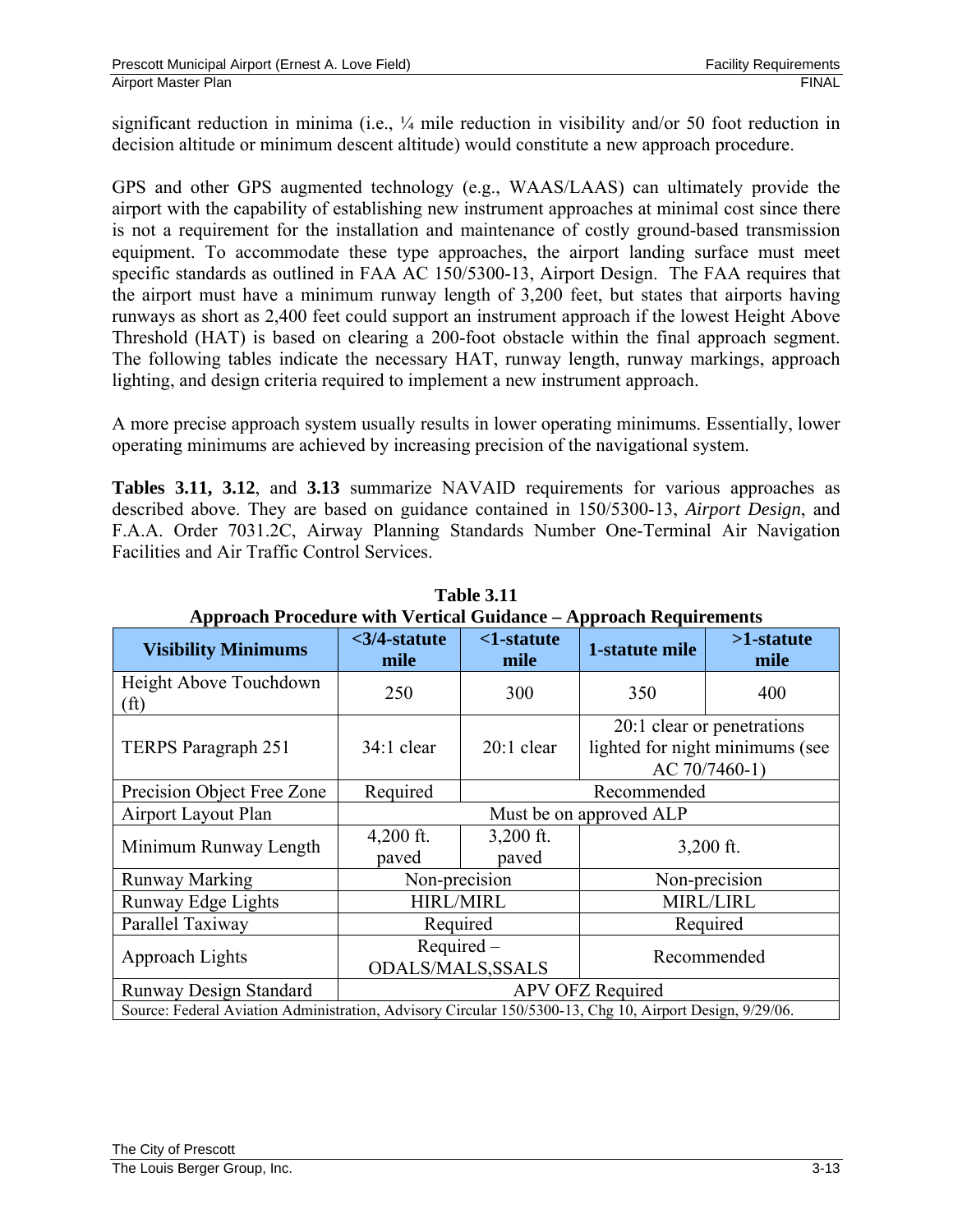|                                                                                                          |                                                                               | гулг-т гесімдік жұрғысқа кедин енгеніз                                           |                                                  |                                |                                                         |  |
|----------------------------------------------------------------------------------------------------------|-------------------------------------------------------------------------------|----------------------------------------------------------------------------------|--------------------------------------------------|--------------------------------|---------------------------------------------------------|--|
| <b>Visibility Minimums</b>                                                                               | $<$ 3/4-statute<br>mile                                                       | $<$ 1-statute<br>mile                                                            | 1-statute<br>mile                                | $>1$ -statute<br>mile          | <b>Circling</b>                                         |  |
| Height Above<br>Touchdown (ft)                                                                           | 300                                                                           | 340                                                                              | 400                                              | 450                            | Varies                                                  |  |
| TERPS Paragraph 251                                                                                      | $34:1$ clear                                                                  | 20:1 clear                                                                       |                                                  | minimums (see AC $70/7460-1$ ) | 20:1 clear or penetrations lighted for night            |  |
| Airport Layout Plan                                                                                      |                                                                               | Required                                                                         |                                                  |                                | Recommended                                             |  |
| Minimum Runway<br>Length                                                                                 | $4,200$ ft.<br>paved                                                          | 3,200 ft.<br>paved                                                               |                                                  | $3,200$ ft.                    |                                                         |  |
| <b>Runway Marking</b>                                                                                    | Precision                                                                     |                                                                                  | Non-precision                                    | Visual (Basic)                 |                                                         |  |
| Runway Edge Lights                                                                                       |                                                                               | <b>HIRL/MIRL</b>                                                                 |                                                  | MIRL/LIRL                      | <b>MIRL/LIRL</b><br>(Required only<br>for night minima) |  |
| Parallel Taxiway                                                                                         |                                                                               | Required                                                                         |                                                  | Recommended                    |                                                         |  |
| Approach Lights                                                                                          | MALSR,<br>SSALR, or<br><b>ALSF</b><br>Required                                | Required-<br>ODALS/<br>MALS,<br>SSALS,<br><b>SALS</b>                            | Recommended<br>ODALS/MALS, SSALS,<br><b>SALS</b> |                                | Not Required                                            |  |
| Runway Design<br>Standard                                                                                | $\langle \frac{3}{4} - \frac{3}{4} \rangle$<br>mile<br>approach<br>visibility | $\geq$ <sup>3</sup> / <sub>4</sub> -statute mile approach visibility<br>minimums |                                                  | Not Required                   |                                                         |  |
| Source: Federal Aviation Administration, Advisory Circular 150/5300-13, Chg 10, Airport Design, 9/29/06. |                                                                               |                                                                                  |                                                  |                                |                                                         |  |

**Table 3.12 Non-Precision Approach Requirements**

**Table 3.13 Precision Approach Requirements** 

| <b>Visibility Minimums</b>                                                                              | $\langle 3/4\text{-}statute \text{ mile}$                                                                     | <1-statute mile  |  |  |
|---------------------------------------------------------------------------------------------------------|---------------------------------------------------------------------------------------------------------------|------------------|--|--|
| Height Above Touchdown (ft)                                                                             | 200                                                                                                           |                  |  |  |
| TERPS Paragraph 251                                                                                     | $34:1$ clear                                                                                                  | $20:1$ clear     |  |  |
| Precision Obstacle Free Zone<br>(POFZ) 200'x'800'                                                       | Required                                                                                                      | Not Required     |  |  |
| Airport Layout Plan                                                                                     | Required                                                                                                      |                  |  |  |
| Minimum Runway Length                                                                                   | $4,200$ ft. paved                                                                                             |                  |  |  |
| <b>Runway Marking</b>                                                                                   | Precision                                                                                                     | Non-precision    |  |  |
| Holding Position Signs &<br>Markings                                                                    | Precision                                                                                                     | Non-precision    |  |  |
| Runway Edge Lights                                                                                      |                                                                                                               | <b>HIRL/MIRL</b> |  |  |
| Parallel Taxiway                                                                                        |                                                                                                               | Required         |  |  |
| Approach Lights                                                                                         | MALSR, SSALR, or ALSF<br>Required                                                                             | Recommended      |  |  |
| Runway Design Standard                                                                                  | $\geq$ 3/4-statute mile approach visibility<br>$\langle 3/4$ -statute mile approach<br>visibility<br>minimums |                  |  |  |
| Source: Federal Aviation Administration, Advisory Circular 150/5300-13, Chg 12, Airport Design, 1/3/08. |                                                                                                               |                  |  |  |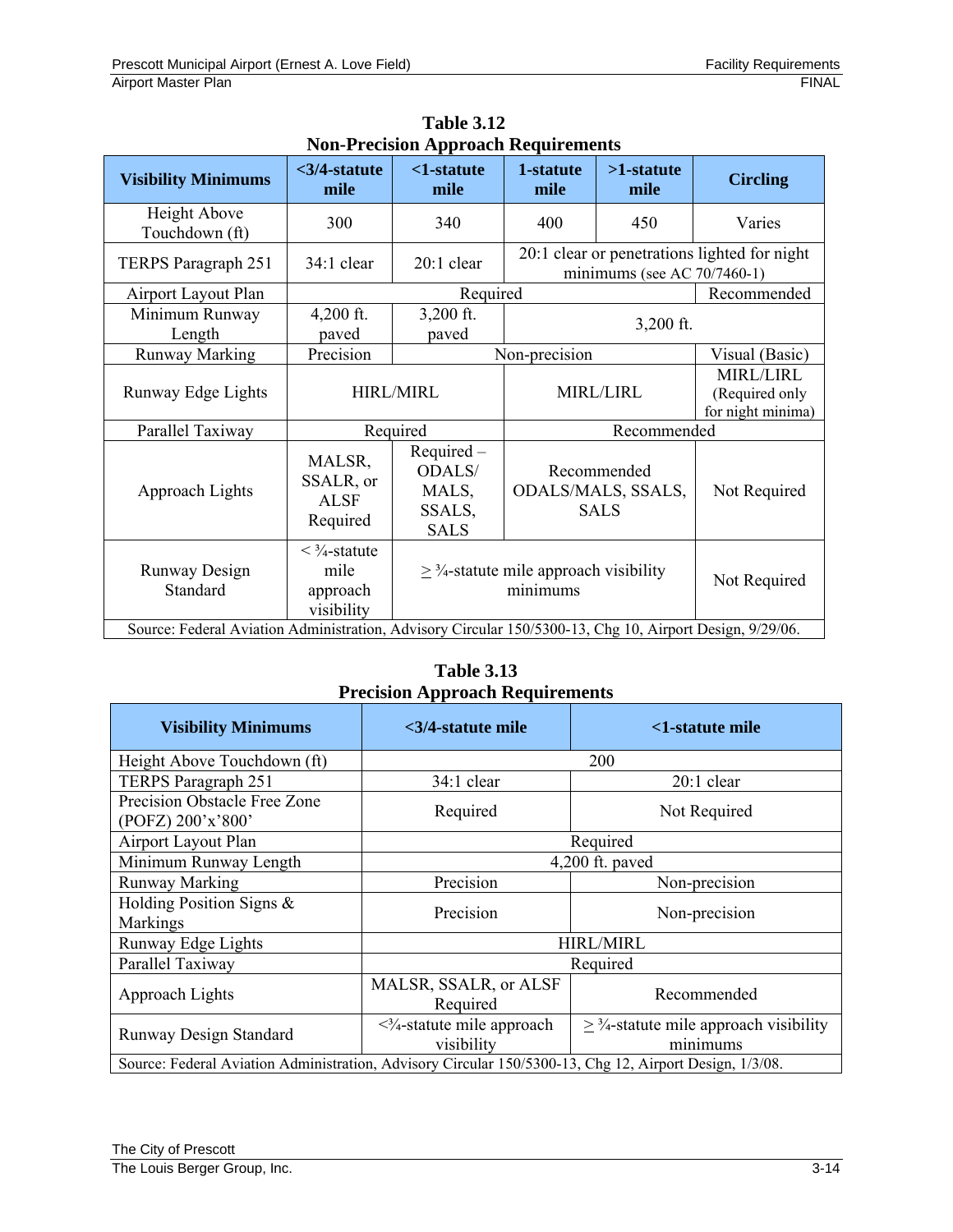PRC offers precision and non-precision approaches through the use of an Instrument Landing System (ILS/DME) and GPS on Runway 21L and VOR/GPS on Runway 12. Based upon the current operations at PRC, the instrument landing equipment is sufficient to meet current demand. The FAA is currently investigating the feasibility of installing an instrument approach to Runway 3R. Additionally, in the future, as operations increase, providing VOR/GPS capability to Runway 21R could be necessary as well as Runway End Identification Lights (REILs). This recommendation will be evaluated as part of the Alternatives Analysis.

# **3.3 Landside Facility Requirements**

This analysis examines landside facility support components. It will estimate the facility demand and compare it with existing facilities to determine future needs for:

- Apron and Hangar Space Requirements
- **Passenger Terminal Building**
- GA Terminal Building
- Support Facility and Utilities

## **3.3.1 Apron and Hangar Space Requirements**

The analysis of this section assesses the adequacy of these facilities as compared with projected demand. Requirements for GA and corporate aviation rely on many different factors. The requirements in this section rely on the aviation demand forecast numbers from Chapter 2 of this Master Plan. This section will estimate the facility demand and compare it with existing facilities to determine the requirements for:

- Based Aircraft Parking Apron space;
- Itinerant Aircraft Apron space; and
- Aircraft Hangar space.

#### Aircraft Apron Parking Requirements

Apron requirements were developed for based and itinerant aircraft at PRC. Currently, the aprons are divided into nine areas.

The apron area requirements shown in this section were developed according to the recommendations given in FAA AC 5300-13, *Airport Design*. Consideration must be made to the overall apron requirements for aircraft parking, taxilanes, adjacent taxiways, proximity to buildings and fueling areas. The apron layout should be designed to accommodate all aircraft using the airport, including turbo-prop and jet aircraft. A planning criterion of 2,700 square- feet (300 SY) per based aircraft and 3,240 square-feet (360 SY) per transient aircraft was used, which includes aircraft taxilanes.

For planning purposes, 25 percent of the based aircraft, adjusted for ERAU and other commercial apron, will be used to determine the parking apron requirements specifically for based aircraft.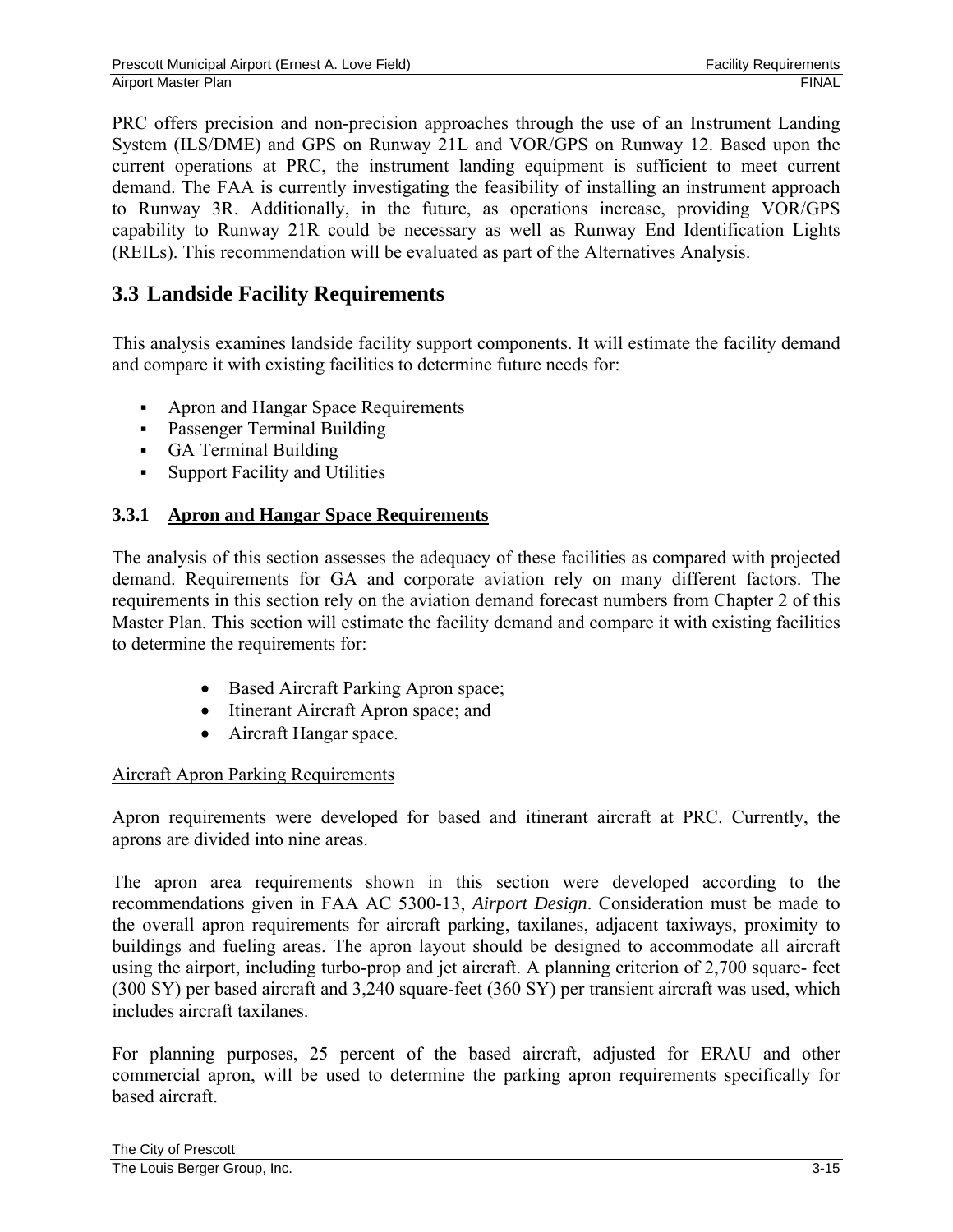The aircraft apron parking requirements for based and itinerant aircraft are calculated in the Tables 3.14 and 3.15 respectively. These numbers are derived by using the combined growth forecast scenario (Scenario 2) in order to determine potential facilities required to meet projected demand.

| Dasca Tin crant Tipi on I an anig Ticqun chichto |                      |          |          |            |  |
|--------------------------------------------------|----------------------|----------|----------|------------|--|
| <b>Based Aircraft</b>                            | <b>Planning Year</b> |          |          |            |  |
|                                                  | 2007                 | 2012     | 2017     | 2027       |  |
| Single-Engine                                    | 301                  | 329      | 368      | 463        |  |
| Twin-Engine                                      | 26                   | 30       | 34       | 43         |  |
| Jet-Engine                                       |                      |          | 8        | 11         |  |
| Helicopters                                      | 10                   | 13       | 15       | 18         |  |
| Required No. Positions                           | 78                   | 87       | 97       | 122        |  |
| Required Area $(\hat{ft}^2)$                     | 210,600              | 234,900  | 261,900  | 329,400    |  |
| Existing Area <sup>5</sup> (ft <sup>2</sup> )    | 195,000              | 195,000  | 195,000  | 195,000    |  |
| Surplus/(Need) $(ft^2)$                          | (15,600)             | (39,900) | (66,900) | (134, 400) |  |

**Table 3.14 Based Aircraft Apron Parking Requirements** 

Currently there is no need for additional apron space for based aircraft as the North Ramp is more than 495,000  $\text{ft}^2$ . However, more than 300,000  $\text{ft}^2$  of the North Ramp has been currently planned to be converted into box hangars, shades, a self fuel and wash rack. Based on future demand and the current waiting list there will be a need for additional tie-down apronspace in the 5-year planning horizon.

To derive the itinerant aircraft apron parking requirements, the Average Day of the Peak Month was used. November was determined to be the peak month, averaging 10.2% of the annual operations. This percentage was applied to the existing and future operations numbers and then divided by 31 to represent an Average Peak Day. Based on a split between historical local and itinerant operations data, Itinerant Peak Day operations were assumed to be 37% of the peak operations. It was then assumed that approximately 47% of the Peak Day Itinerant traffic will need apron parking and 2% hangar parking.

| Tunerant Aircraft Apron Parking Requirements  |                       |           |            |            |  |  |
|-----------------------------------------------|-----------------------|-----------|------------|------------|--|--|
| <b>Requirements</b>                           | <b>Planning Years</b> |           |            |            |  |  |
|                                               | 2007                  | 2012      | 2017       | 2027       |  |  |
| Average Peak Day Itinerant                    | 266                   | 305       | 342        | 430        |  |  |
| Operations                                    |                       |           |            |            |  |  |
| Average Peak Day Itinerant Aircraft           | 142                   | 149       | 163        | 194        |  |  |
| Required Itinerant Apron (ft2)                | 460,080               | 482,760   | 528,120    | 628,560    |  |  |
| Existing Area <sup><math>6</math></sup> (ft2) | 240,000               | 240,000   | 240,000    | 240,000    |  |  |
| Surplus/(Need) $(ft2)$                        | (220,080)             | (242,760) | (288, 120) | (388, 560) |  |  |

**Table 3.15 Itinerant Aircraft Apron Parking Requirements** 

 $\overline{a}$ 

<sup>&</sup>lt;sup>5</sup> North Ramp remaining area.

<sup>&</sup>lt;sup>6</sup> South Apron/Transient Ramp. The new FBO apron to be completed in January 2009 was not included.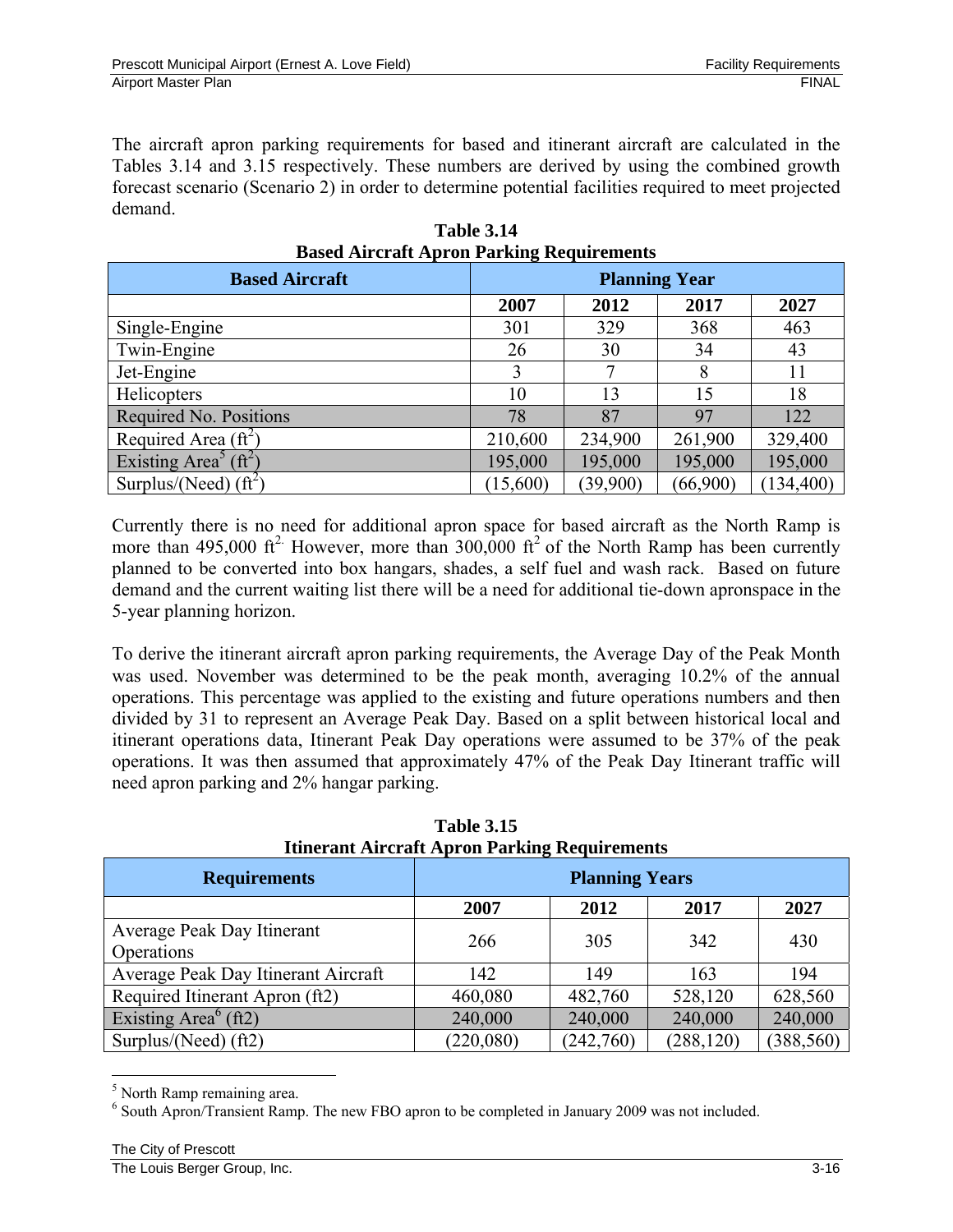Currently only a portion of the South apron is available to itinerant aircraft. Based on current forecast there is an immediate need for additional apron space.

The feasibility of developing additional apron and its location will be considered in the Alternative Analysis Chapter. These aircraft apron requirements will be used when considering future hangar development.

#### Hangar Space Requirements

Hangar requirements for PRC depend upon the number of based aircraft, type of aircraft, and owner preference. Thus, hangar demand was based on the results of the based aircraft forecast, operational activity, a survey of on-airport aircraft owners, and planning estimates for hangar area requirements.

The trend in general aviation aircraft (single or multi-engine) is toward more sophisticated and consequently, more expensive aircraft. Therefore, many aircraft owners prefer enclosed hangar space to outside tie-downs.

Hangar space requirements by aircraft type can be found in Table 3.16 below.

| <b>Hangar Requirements by Aircraft Type</b> |                                  |                                                           |                 |                                      |  |
|---------------------------------------------|----------------------------------|-----------------------------------------------------------|-----------------|--------------------------------------|--|
| <b>Aircraft Type</b>                        | <b>SF</b> per<br><b>Aircraft</b> | % of Aircraft to<br><b>Require Hangar</b><br><b>Space</b> | <b>T-Hangar</b> | <b>Conventional</b><br><b>Hangar</b> |  |
| Single Engine                               | 1,200                            | 70%                                                       | 90%             | 10%                                  |  |
| Multi-Engine                                | 1,800                            | 80%                                                       | 75%             | 25%                                  |  |
| Turbojet                                    | 3,500                            | 100%                                                      | $0\%$           | 100%                                 |  |
| Helicopter                                  | 3,500                            | 100%                                                      | 0%              | 100%                                 |  |

**Table 3.16** 

Using the results of the based aircraft forecast, user survey, hangar waiting list, combined with experience at other airports, the number of aircraft that will use hangars was estimated. It is assumed that larger higher value aircraft are more likely to be stored in a hangar, as well as 80% of the based multi-engine aircraft fleet. The results were then adjusted to account for the strong demand of hangar space from approximately 200 people that have been placed on a waiting list and are not occupying a hangar at PRC at this time.

Determining the needs for itinerant aircraft storage can be difficult at most airports, since conditions can vary drastically from one airport to the next. It is hard to establish a realistic relationship between itinerant operations and the need for hangar space. Considering an IFR fleet mix established for PRC that includes high priced sophisticated aircraft, along with weather conditions, requirements for hangar storage throughout the forecast period were estimated and provide 38,500 square feet of itinerant storage by 2027 (as shown in Table 3.17).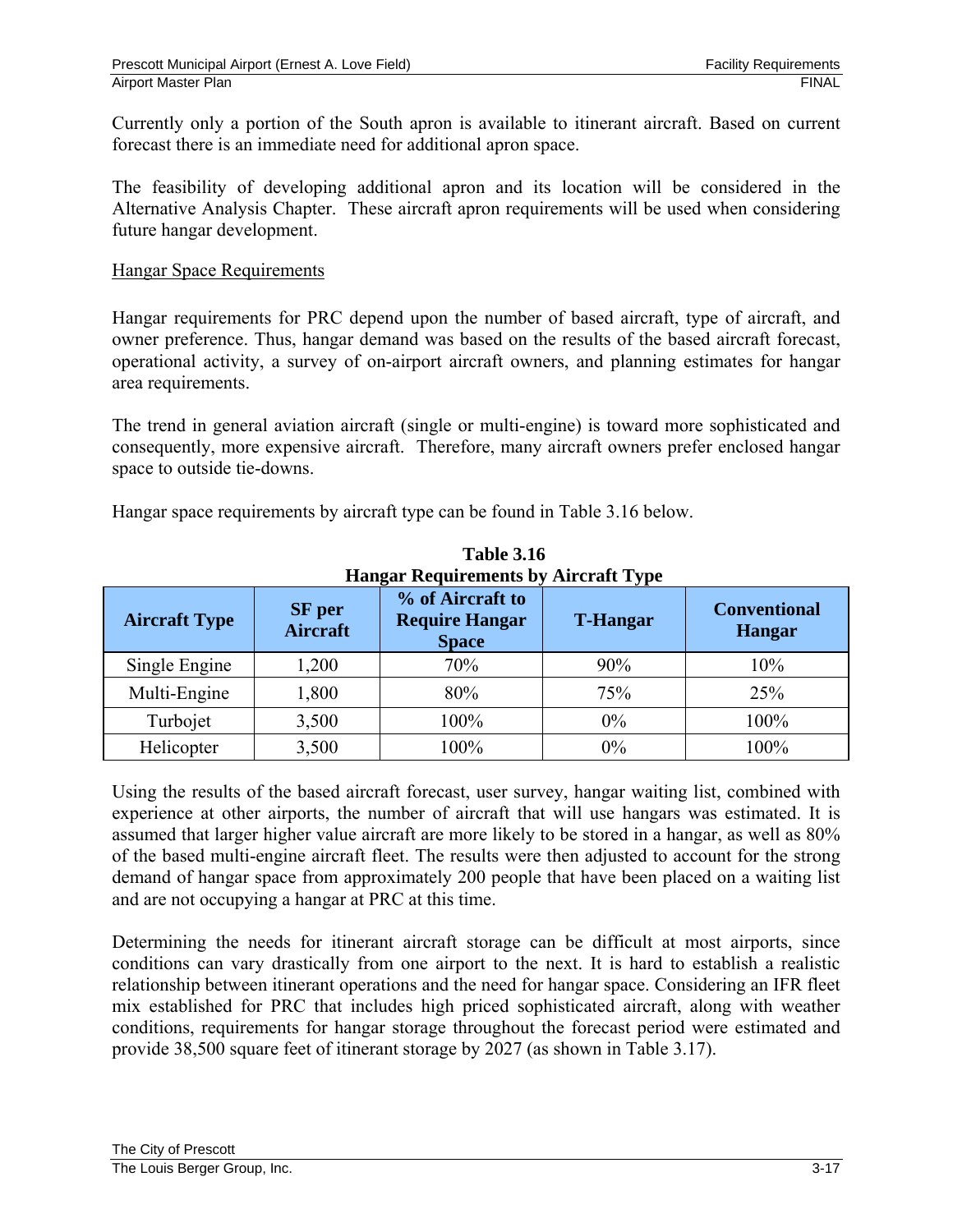Additionally, 10% of the total conventional hangar storage area was estimated for service and maintenance needs, which could include an area dedicated for aircraft washing. The feasibility of dedicating an area of apron for aircraft washing and service will be evaluated in the Alternative Analysis Chapter.

**Table 3.17** shows the requirements of T-Hangar, Conventional Hangar, as it relates to the forecast based and itinerant aircraft numbers.

| PRC Based and Itinerant Aircraft Hangar Requirements           |                       |                |           |            |  |  |
|----------------------------------------------------------------|-----------------------|----------------|-----------|------------|--|--|
| <b>Requirements</b>                                            | <b>Planning Years</b> |                |           |            |  |  |
|                                                                | 2007                  | 2012           | 2017      | 2027       |  |  |
| Single Engine *                                                | 196                   | 215            | 240       | 301        |  |  |
| Multi-Engine *                                                 | 15                    | 17             | 19        | 24         |  |  |
| Turbojet*                                                      | $\overline{3}$        | $\overline{7}$ | 8         | 11         |  |  |
| Helicopter <sup>*</sup>                                        | 10                    | 13             | 15        | 18         |  |  |
| <b>Total T-Hagar positions</b>                                 | 187                   | 206            | 230       | 289        |  |  |
| T-hangars/shade $(ft^2)$                                       | 224,400               | 247,200        | 276,000   | 346,800    |  |  |
| <b>Existing T-Hagar positions</b>                              | 175                   | 175            | 175       | 175        |  |  |
| Surplus/(Need) (ft2)                                           | (14, 400)             | (37,200)       | (66,000)  | (136, 800) |  |  |
| <b>Total Conventional Positions</b>                            | 13                    | 20             | 23        | 29         |  |  |
| Conventional $(f_t^2)$                                         | 45,500                | 70,000         | 80,500    | 101,500    |  |  |
| <b>Existing Conventional Positions</b>                         | N/A                   | N/A            | N/A       | N/A        |  |  |
| Surplus/(Need) $(ft2)$                                         | (45,500)              | (70,000)       | (52, 500) | (101, 500) |  |  |
| <b>Itinerant Hangar Positions</b>                              | 7                     | 8              | 9         | 11         |  |  |
| Itinerant Hangar Requirements <sup>#</sup> ( $ft2$ )           | 24,500                | 28,000         | 31,500    | 38,500     |  |  |
| <b>Existing Itinerant Hangar Positions</b>                     | N/A                   | N/A            | N/A       | N/A        |  |  |
| Surplus/(Need)<br>$({\rm ft2})$                                | (24, 500)             | (28,000)       | (31,500)  | (38, 500)  |  |  |
| Aircraft Maintenance $(ft^2)$                                  | 7,000                 | 9,800          | 11,200    | 14,000     |  |  |
| Excluding ERAU                                                 |                       |                |           |            |  |  |
| Itinerant aircraft can be accommodated in Conventional hangars |                       |                |           |            |  |  |

**Table 3.17** 

**3.3.2 Commercial Terminal Building** 

The existing commercial terminal building as identified in the Baseline Conditions chapter has exceeded its normal life cycle, and while it has undergone several remodels and recent additions the need for a new terminal facility is undisputed. The following terminal space requirements shown in **Table 3.18** are grouped in general classification and include items like food and beverages, restrooms, circulations, hold rooms and others that are typically listed in a terminal area study. These requirements for the various terminal areas were determined according to FAA A/C 150/5360-9, and 150/5660-13. Three scenarios were developed based on airline activity levels of operation rather than planning horizon years, and are based on current and forecasted airline operations and fleet mix. All calculations are based on 76% peak hour load factor. The numbers reported in the following table, for each category, represent total square feet needed.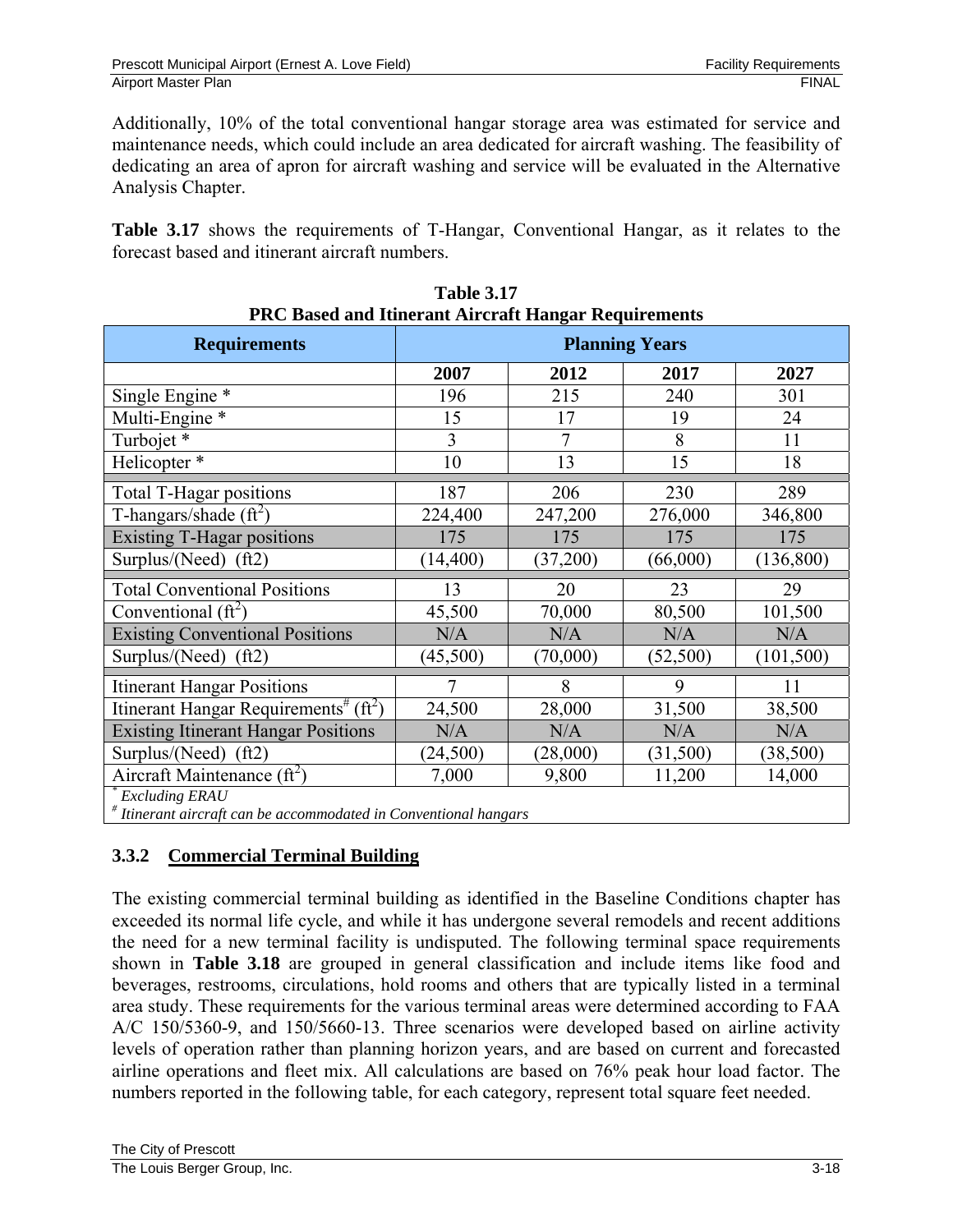| <b>Terminal Areas</b>                | <b>Planning Scenarios</b>  |                            |                            |  |  |
|--------------------------------------|----------------------------|----------------------------|----------------------------|--|--|
|                                      | $2007 - 2012$ <sup>1</sup> | $2013 - 2017$ <sup>2</sup> | $2018 - 2027$ <sup>3</sup> |  |  |
| <b>Design Peak Hour Enplanements</b> | 86                         | 130                        | 153                        |  |  |
| <b>Peak Hour Passengers</b>          | 172                        | 260                        | 306                        |  |  |
| Ticketing Lobby & Queue Area         | 1,000                      | 2,200                      | 3,000                      |  |  |
| Public Lobby                         | 800                        | 1,300                      | 1,700                      |  |  |
| <b>Public Circulation</b>            | 1,600                      | 2,600                      | 3,500                      |  |  |
| Baggage Claim Area and Circulation   | 1,000                      | 1,800                      | 2,400                      |  |  |
| Restrooms                            | 500                        | 1,000                      | 1,500                      |  |  |
| <b>Total - Non Sterile Space</b>     | 4,900                      | 8,900                      | 12,100                     |  |  |
| Hold Rooms & Circulation             | 2,900                      | 4,300                      | 5,000                      |  |  |
| Restrooms                            | 500                        | 800                        | 1,000                      |  |  |
| Security Screening Area and Offices  | 3,000                      | 3,200                      | 3,500                      |  |  |
| Airline Operations and Offices       | 1,000                      | 1,200                      | 1,400                      |  |  |
| Baggage Make-up                      | 1,000                      | 1,800                      | 2,400                      |  |  |
| <b>Total - Sterile Space</b>         | 8,400                      | 11,300                     | 13,300                     |  |  |
| Rental Car Counter and Office        | 600                        | 600                        | 800                        |  |  |
| Restaurant / Food and Beverage       | 1,600                      | 1,800                      | 2,500                      |  |  |
| Gift Shop                            | 600                        | 600                        | 600                        |  |  |
| Other Lease Space                    | 600                        | 950                        | 1200                       |  |  |
| <b>Total Concession Tenant Space</b> | 3,400                      | 3,950                      | 5,100                      |  |  |
| Mechanical Rooms and Support Space   | 1,670                      | 2,415                      | 3,050                      |  |  |
| Airport Staff Office                 | 300                        | 300                        | 500                        |  |  |
| <b>Minimum Total Area</b>            | 18,370                     | 26,565                     | 33,550                     |  |  |

**Table 3.18 Terminal Area Requirements** 

*Note: All figures represent square feet unless otherwise noted.* 

 *All figures are based on 76% peak hour load factor.* 

<sup>1</sup> Fleet Mix Assumption: Two B1900 and One Q400

<sup>2</sup> Fleet Mix Assumption: One B1900, One CRJ and One Q400

<sup>3</sup> Fleet Mix Assumption: Two Q400 and One CRJ

*Source: FAA A/C 150/5360-9, Planning and Design Guidelines for Airport terminal Facilities; FAA 50/5660-13, Planning and Design of Airport terminal Facilities at Facilities at Non-Hub Locations.*

## **Terminal Area Apron**

The terminal gate types and apron requirements relate to the wing spans and fuselage lengths of the aircraft which they accommodate and the type of gate operations used. The gate requirements are based on the current and expected fleet mix and activity at PRC type A gates with taxi-in and taxi-out procedures. The aircraft using this gate type are those found in Airplane Design Group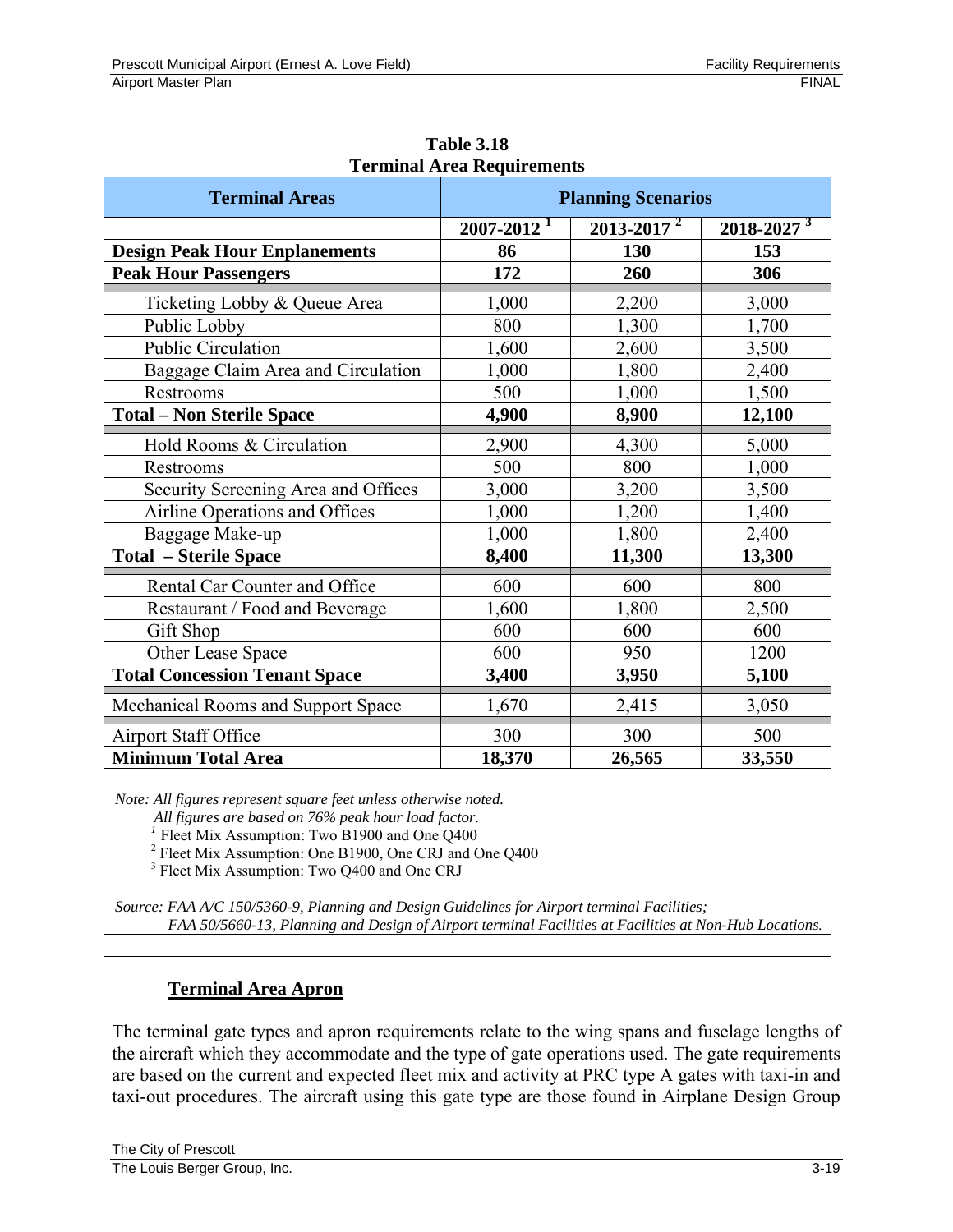III, wing span between 79 feet (24 m) and 118 feet (36 m). With taxi-in and taxi-out operations aircraft use their own power to taxi into the gate positions and out. Although this type of operation it is less costly operationally, it requires much more apron area and permits a lower number of gates. A fleet mix composed by Dash 8 400 series (Q-400) and Regional Jet (CRG-200) was used to calculate the apron requirements for the terminal. The dimensions, shown in **Figure 1 – Gate Parking Configuration**, of the terminal apron where calculated based on standards found in FAA AC 150/5390-9 in a linear configuration, with parking gates at a 57 degree angle. The minimum terminal apron requirements are summarized in **Table 3.19**.

| <b>Table 3.19</b>                  |
|------------------------------------|
| <b>Terminal Apron Requirements</b> |

| <b>Terminal Apron Needs</b>                 | <b>Planning Scenarios</b> |           |           |
|---------------------------------------------|---------------------------|-----------|-----------|
|                                             | 2007-2012                 | 2013-2017 | 2018-2027 |
| Number of Gates                             |                           |           |           |
| Terminal Apron Minimum Dimensions $(f t^2)$ | 362x223                   | 418x223   | 430x223   |
| Terminal Apron Area $(\hat{\pi}^2)^*$       | 80,726                    | 93,214    | 95,890    |

**Figure 1 Gate Parking Configuration** 



## **Terminal Area Vehicular Parking**

Adequate parking should be provided in proximity of the terminal building. At PRC parking should include short-term, long–term as well as parking for concessions and TSA's employees, rental cars and return spaces and a few space reserved for airport administration and maintenance vehicles. Table 3.20 presents the terminal parking requirement based on the current enplanement forecast and standards listed in FAA AC 150-5360-13 *Planning and Design of Airport terminal Facilities at Facilities at Non-Hub Locations.* The figures below are calculated using approximately 400  $\text{sf}^2$ , including lanes, per parked automobile.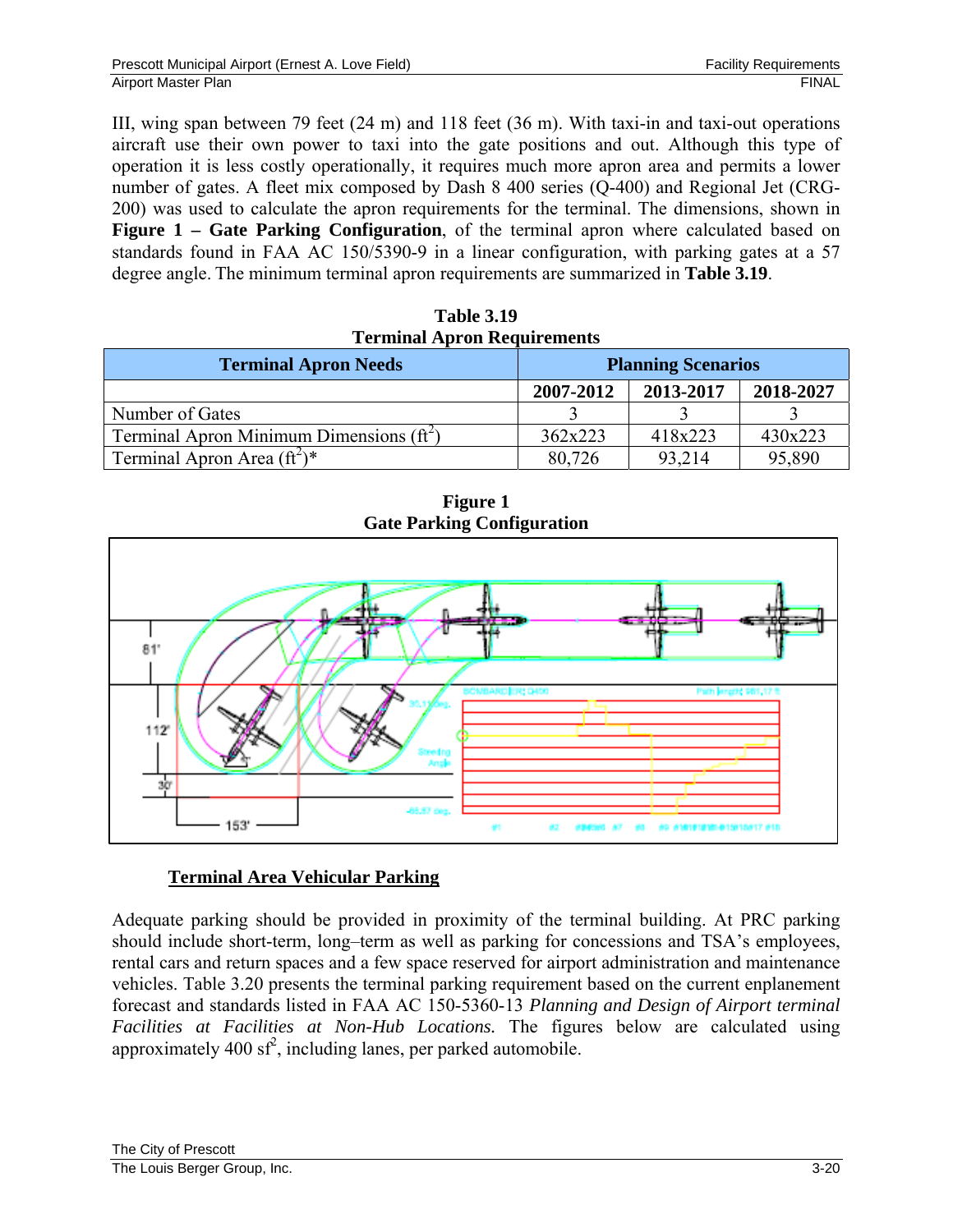| Terminal Area Passenger Venicles Parking |                           |             |           |  |  |
|------------------------------------------|---------------------------|-------------|-----------|--|--|
| <b>Terminal Vehicles Parking Needs</b>   | <b>Planning Scenarios</b> |             |           |  |  |
|                                          | 2007-2012                 | 2013-2017   | 2018-2027 |  |  |
| <b>Short Term Parking Positions</b>      | 20                        | 33          | 44        |  |  |
| Long Term Parking Positions              | 62                        | 100         | 133       |  |  |
| Concessions                              |                           | 8           | 12        |  |  |
| <b>Restaurant Patrons</b>                | 16                        | 18          | 25        |  |  |
| <b>TSA</b>                               |                           | $\varsigma$ |           |  |  |
| Rental Car                               | 12                        | 12          | 20        |  |  |
| Administration and Maintenance           | $\mathbf{3}$              |             |           |  |  |
| <b>Total Number of Positions</b>         | 126                       | 178         | 245       |  |  |
| Total Parking Area $(ft^2)$              | 50,400                    | 71,200      | 98,000    |  |  |

**Table 3.20 Terminal Area Passenger Vehicles Parking** 

## **3.3.3 General Aviation Terminal Building**

The primary users of PRC are general aviation pilots. Therefore, it is appropriate to account for the facility requirement needs to accommodate them. A general aviation terminal building typically accommodates administrative offices, management offices, fix based operator offices, a pilot's lounge, flight planning area, meeting facilities, food services, restrooms and other various spaces. The FAA has developed methods of estimating general aviation terminal requirements. The method, found in FAA A/C 150/5300-13, Airport Design, relates peak period activity to the size of functional area within the building. The GA space requirements were based on providing 75 square-feet per design peak hour pilot/passenger.

The peak hour pilot/passenger was determined by adjusting the average peak hour operation to account for flight school operations that use independent facilities and by calculating an average of 2.5, 2.8 and 3.0 pilot/passenger for the respective 2012, 2017 and 2027 planning horizons as depicted in Table 3.21.

| <b>Recommended Fixed Based Operator Building Area Requirements</b> |                       |       |       |       |
|--------------------------------------------------------------------|-----------------------|-------|-------|-------|
| <b>FBO Building Needs</b>                                          | <b>Planning Years</b> |       |       |       |
|                                                                    | 2007                  | 2012  | 2017  | 2027  |
| Avg. Peak Hour Operations                                          | <sup>12</sup>         | 122   | 133   | 159   |
| Peak Hour Pilot/Passengers                                         | 90                    | 98    | 118   | 153   |
| <b>Terminal Building Area</b>                                      | 3,800                 | 7,350 | 7,875 | 9,600 |

**Table 3.21** 

## **3.3.4 Access Road and General Aviation Parking**

#### Access Road

A description of the current airport roadway and parking areas is provided in Chapter One. As noted in Chapter One, PRC can be accessed via State Route 89. Access is fairly direct and current signage is sufficient. However, as the surrounding communities grow it will be necessary to enhance signage.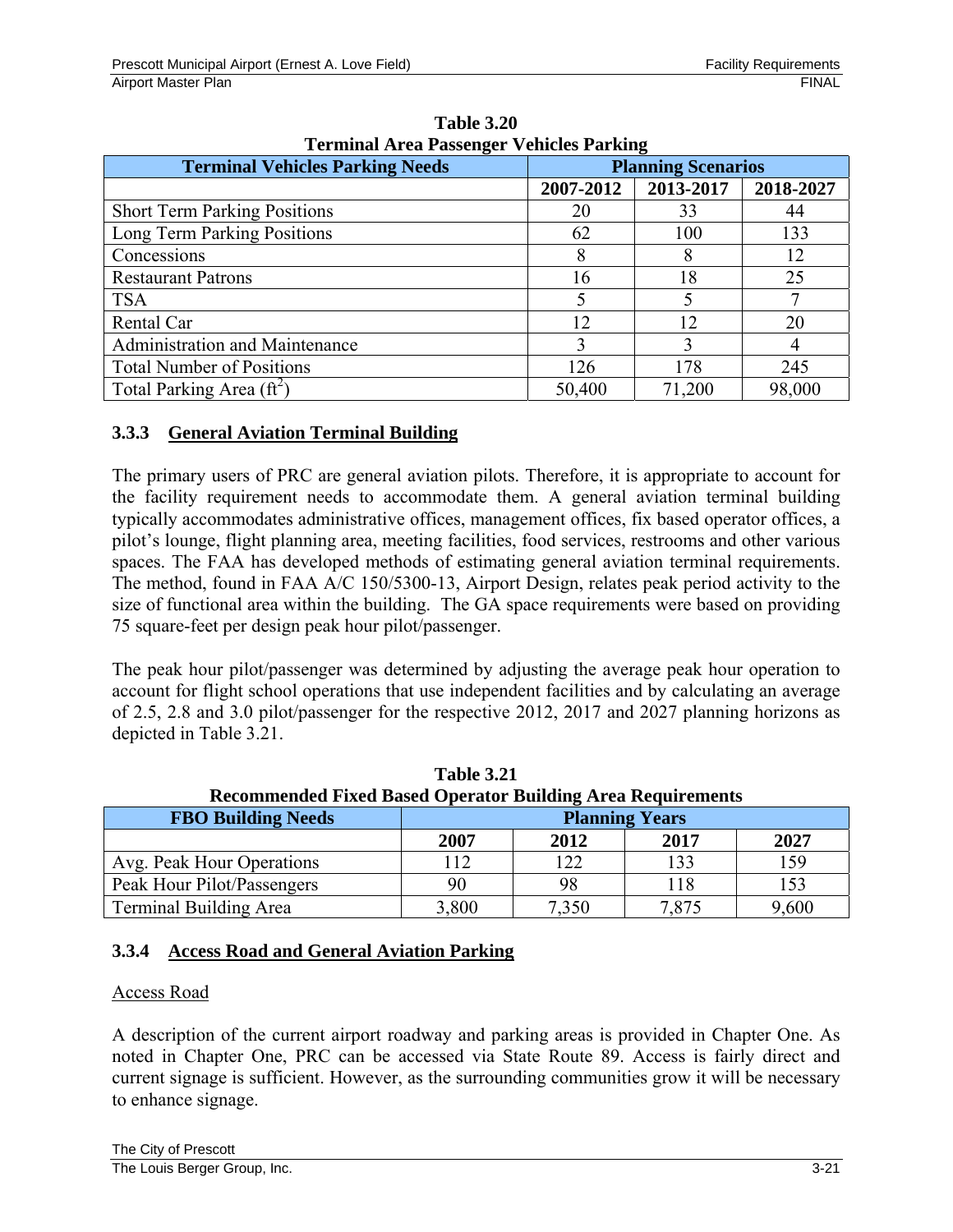On-going concurrent transportation studies are evaluating capacity enhancement alternatives of State Route 89, the realignment of Ruger Road, and Willow Creek Road. Additionally the City of Prescott has recently begun an Airport Area Transportation Plan. Some of the alternatives will have a direct impact to the airport access. As part of the Alternative Analysis Chapter access improvements and the realignment of Ruger Road, which could ultimately provide direct access to the Terminal Area, will be examined.

### General Aviation Parking

Based upon the previously discussed peak hour pilot/passenger, the number of based aircraft and transient operations, Table 3.22 lists the requirements for the GA vehicular parking area. The area was calculated on the assumption that one space will be required per peak hour pilot/passenger and that 20% of the based aircraft will require one parking position at any given time. Space requirement are calculated based on FAA AC 150/5360-13 and assume 400  $(\text{ft}^2)$  per parking position and includes circulation lanes.

Based on conversations with Airport staff the current parking availability is very limited and has become a concern of many airport commercial tenants as well as for the airport administration. The sites available for additional parking will be identified during the Alternatives Analysis Chapter.

| Recommended GA Venicular Farking Area Requirements |                       |        |        |         |
|----------------------------------------------------|-----------------------|--------|--------|---------|
| <b>GA Parking Needs</b>                            | <b>Planning Years</b> |        |        |         |
|                                                    | 2007                  | 2012   | 2017   | 2027    |
| Peak Hour Pilot/Passengers                         | 90                    | 98     | 118    | 153     |
| <b>Based Aircraft Positions</b>                    | 68                    | 76     | 85     | 107     |
| <b>Total Parking Positions</b>                     | 158                   | 174    | 203    | 260     |
| Parking Area (ft2)                                 | 63,200                | 69,600 | 81,200 | 104,000 |

**Table 3.22 Recommended GA Vehicular Parking Area Requirements** 

## **3.3.5 Support Facility Requirements and Utilities**

The following section presents an analysis of the facility space requirements for PRC support facilities based upon current growth trend and forecast. This analysis includes:

- Airport Administration;
- Fuel Storage;
- Federal Facilities (ATCT);
- Airport Rescue and Firefighting (ARFF);
- Aircraft Maintenance and Storage;
- Airport Utilities;
- Airport Fencing; and
- Perimeter Road.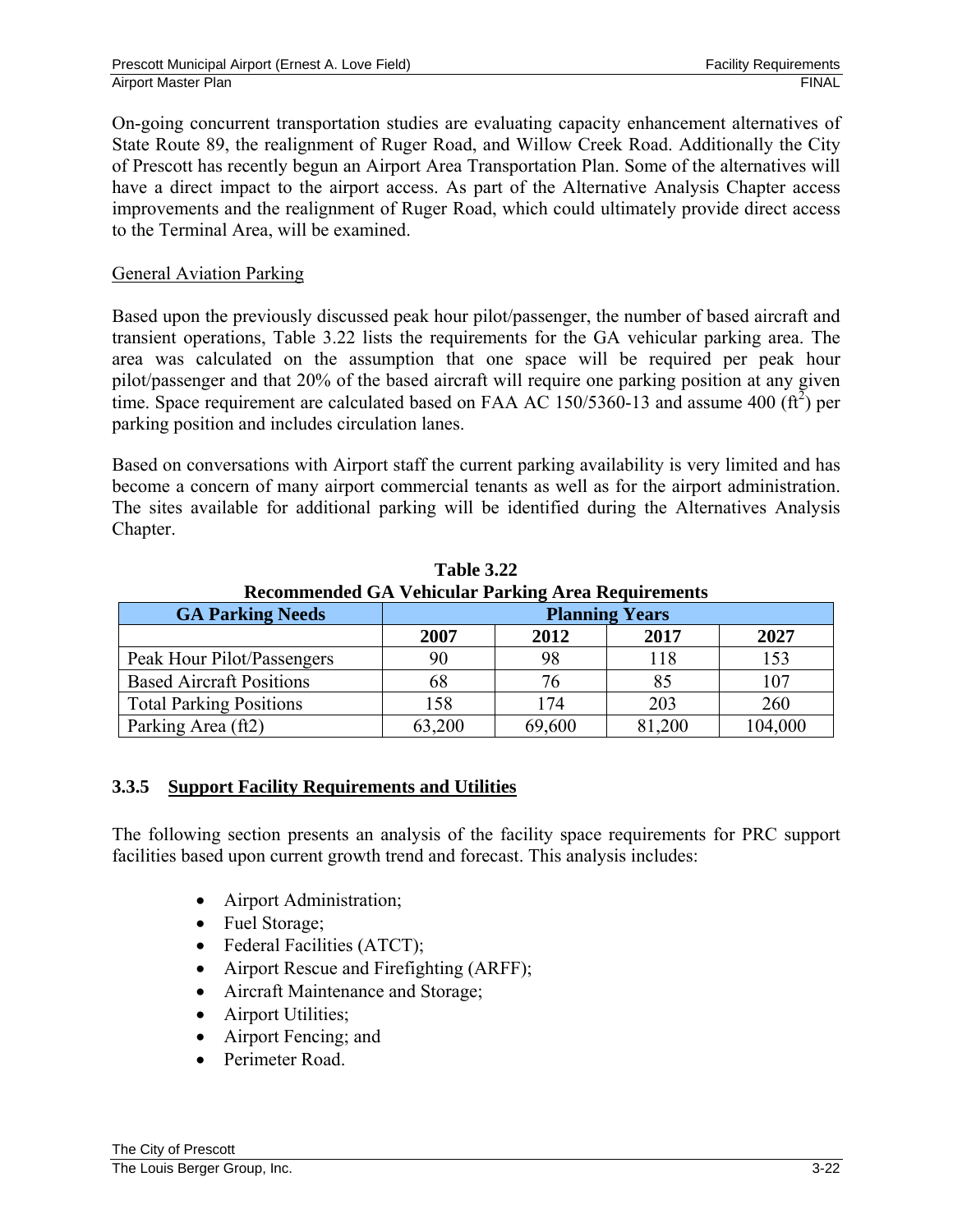#### Airport Administration

The Airport Administration is located on the south-west side of the airfield and within a two story building. The overall condition of the building is fair and the office space on the first floor has been recently remodeled to accommodate additional administration and maintenance staff. However, the current facility will not be sufficient to support the staffing need of PRC for the next 20 years.

To properly accommodate the needs of the Airport Administration a facility of 5,950 square-feet is the minimum requirement. This facility will accommodate up to 20 employees and will include 6 offices, data storage, break and file/copy room, conference room and restrooms. The feasibility of building, possibly relocating, and combining a new Administration facility with the Maintenance facility will be reviewed in the Alternatives Analysis Chapter.

#### Airport Administration Parking

Table 3.23 lists the parking requirements based on anticipated staffing levels and additional spaces for visitors, handicap and deliveries. Space requirement are calculated based on FAA AC  $150/5360 - 13$  and assume  $400$  (ft<sup>2</sup>) per parking position and includes circulation lanes.

| <b>Recommended Administration Parking Area Requirements</b> |                       |       |       |        |
|-------------------------------------------------------------|-----------------------|-------|-------|--------|
| <b>Administration Parking Needs</b>                         | <b>Planning Years</b> |       |       |        |
|                                                             | 2007                  | 2012  | 2017  | 2027   |
| <b>Administration Parking Pos.</b>                          |                       | 16    | 20    | 28     |
| Parking Area $(ft^2)$                                       | 5,600                 | 6,400 | 8,000 | 11,200 |

**Table 3.23** 

## Fuel Storage Facility

There are four - 20,000 gallon above-ground fuel tanks. Two tanks contain Avgas (100LL) and two contain Jet-A fuel. Fuel is delivered approximately three times a week during normal operations, and approximately seven times if there is a forest fire in the area. These tanks are now operated by the current FBO.

Typically, fuel storage requirements are based on the average forecasted number of operations and a fuel ratio estimated by analyzing fuel flowage data and by dividing the annual consumption by the estimated annual operations. This results in the estimated average fuel consumption per operation. Table 3.24 shows the aviation fuel requirements for PRC based upon the forecast and the last five-year fuel sales which equals to 4.35 gallons of fuel per operation.

Requirements needed for the fuel farms are to maintain compliance CFR 14 Part 139, NFPA 407 code and with the Underground Storage Tank (UST) Regulation that states "Underground fuel storage tanks installed before December 31, 1988 must be modified or replaced to ensure corrosion, overfill and spill prevention by December 22, 1998". PRC has met these requirements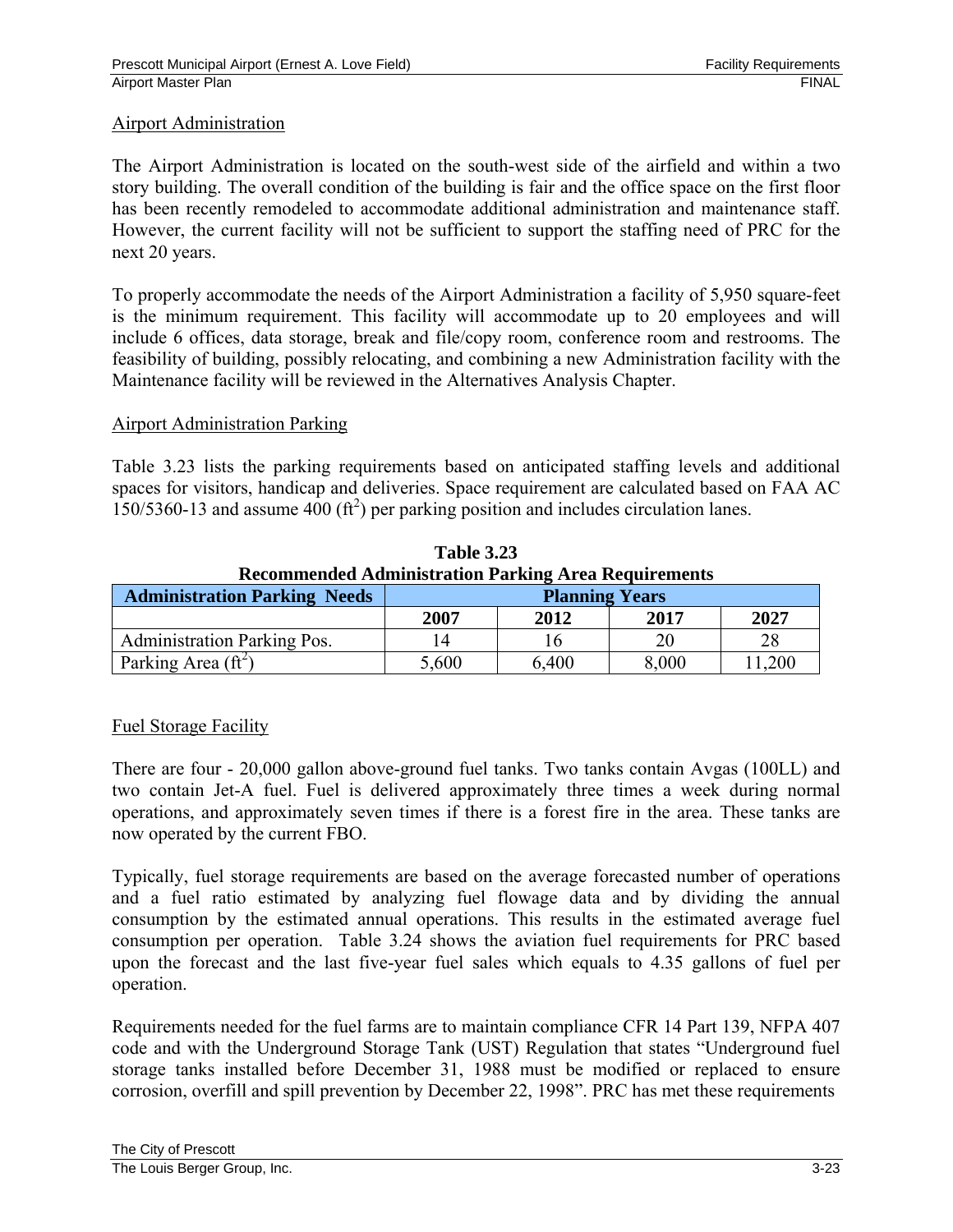by removing the underground tanks and by installing 4 above ground tanks.

| Fuel Storage Requirements for PRC |                      |          |          |          |  |
|-----------------------------------|----------------------|----------|----------|----------|--|
| <b>Requirement</b>                | <b>Planning Year</b> |          |          |          |  |
|                                   | 2007                 | 2012     | 2017     | 2027     |  |
| Operations                        | 230,615              | 250,706  | 273,961  | 328,018  |  |
| <b>ADPM</b> Operation             | 744                  | 809      | 884      | 1,058    |  |
| <b>ADPM</b> Fuel in Gallons       | 2,843                | 3,091    | 3,377    | 4,042    |  |
| 2 Weeks Fuel Storage Reserve      | 42,638               | 46,363   | 50,661   | 60,632   |  |
| <b>Existing Tanks Volume</b>      | 80,000               | 80,000   | 80,000   | 80,000   |  |
| Additional Fuel Storage Need      | (20,000)             | (20,000) | (20,000) | (40,000) |  |
| $ADPM = Average Day, Peak Month$  |                      |          |          |          |  |

**Table 3.24 Fuel Storage Requirements for PRC** 

Although calculations cannot be made that compute an average amount of fuel sold per operation, fuel sales data show that the current fuel capacity at PRC is sufficient to accommodate the number of forecasted operations throughout the planning period, if the current fuel delivery schedule is maintained. Additionally, self-fueling is common at several airports in the region. PRC based aircraft owners have expressed that having a self-fueling station at the airport would be beneficial. The feasibility of this will be considered in the Alternative Analysis Chapter.

## Air Traffic Control Tower/Facilities (ATCT)

Since the need of improving the airfield and extending Runway 3R-21L has been identified and the fact that current line-of-sight issues that have prompted the installation of close circuit cameras at the end of Runway 3L-21R and 3R-21L, there is the need to further evaluate the relocation of the ATCT or possibly increase the height tower at its current location. The feasibility of this will be considered in the Alternative Analysis Chapter.

#### Airport Rescue and Firefighting (ARFF) Equipment and Garage

PRC currently meets the Airport Rescue and Fire (ARFF) Index A Part 139 requirements. Under this requirement, PRC should have at least one vehicle with 500 pounds of sodium- based dry chemical, halon 1211 or 450 pounds of potassium-based dry chemical and water with a commensurate quantity of AFFF to total 100 gallons for simultaneous dry chemical and AFF application.

The airport has one Part 139 Index B compliant ARFF vehicle stored in at the fire station and one structural vehicle located at the south side of the airfield. The current facility meets the minimum requirements mandated by the FAA. However, FAA CFR 14 Part 139.317 states that: "Within 3 minutes from the time of the alarm, at least one required aircraft rescue and firefighting vehicle must reach the midpoint of the farthest runway serving air carrier aircraft from its assigned post or reach any other specified point of comparable distance on the movement area that is available to air carriers, and begin application of extinguishing agent".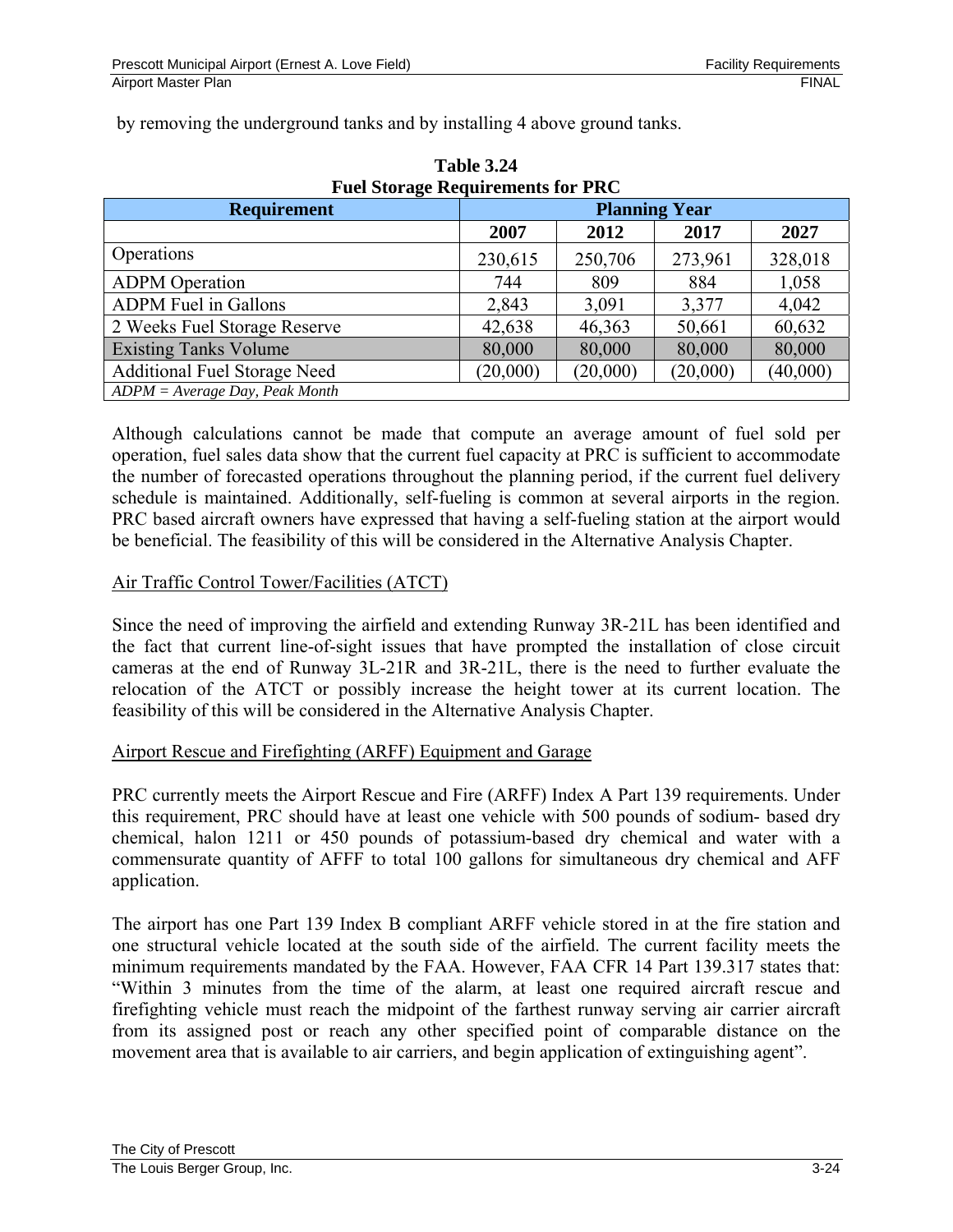Currently PRC ARFF barely meets the response time requirement. The extension of the primary runway will move the midpoint further away and the ARFF vehicle will not be able to reach it under 3 minutes. The relocation of the ARFF station closer to the midpoint of the primary runway is recommended. In the Alternatives Analysis Chapter it will be identified as an area of 25,000  $\text{ft}^2$  able to accommodate a new ARFF facility (Index B), apron and employee parking providing a more efficient airfield response.

### Airport Maintenance Equipment Storage

Currently most airport maintenance equipment is stored in a hangar adjacent to the Commercial Terminal Building. Due to its current location and space constraints, some of the equipment can not be stored and is parked outside nearby resulting in poor functionality. Additionally, the current facility lacks working space, offices, and common space (i.e., break room) for the maintenance staff.

Due to its current location and the recently developed plans for a new Commercial Terminal Building, Maintenance Building will be "boxed-in" with limited space for expansions and reduced access to the airfield. It is recommended that the maintenance facility be upgraded and relocated to an area that grants easier access to the airfield and out of sight of passengers. It is anticipated that a facility of  $11,250$  ft<sup>2</sup> should suffice the needs of the airport maintenance staff. The facility would include three (3) large vehicles bays and one (1) small vehicle bay, parts storage room, workshop room, lockers room, conference/training room, and restrooms. The feasibility of relocating the Maintenance Building and combining it with the Administration facility will be considered in the Alternatives Analysis Chapter.

## Airport Utilities

As noted in Chapter 1, PRC has access to all appropriate utility services. These services would be readily available and adequate to support any future building constructed to meet future airport demands.

#### Airport Fencing

During the Airport Inventory inspection it was noted that a large section of the airport fence consisted of inadequate barbed-wired cattle fencing around the end of Runway 30, as well as an approximate 240 foot open gap in the perimeter fence next to the Embry-Riddle apron and the Wolfberg parking lot.

To satisfy Transportation Security Administration (TSA) requirements the open gap has since been enclosed with compliant chain-link fence (six feet tall supported by posts and topped with barbed wire). It is recommended to replace the cattle fence with the same type of compliant fencing. The feasibility of replacing the fence and any additional fencing improvements, with regards to new land acquisitions, will be considered in the Alternatives Analysis Chapter.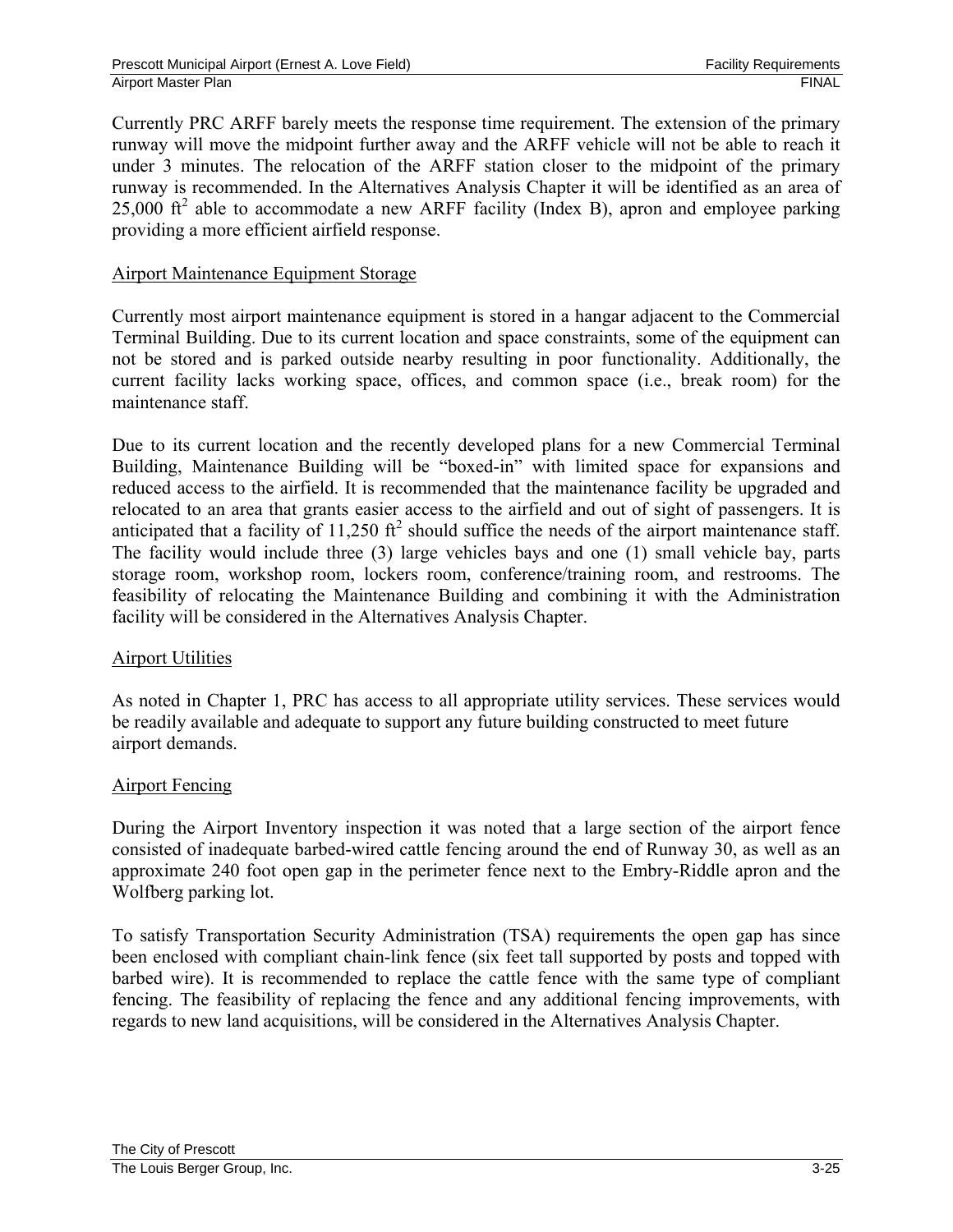## Perimeter Road

During the initial site visit it was noticed that the airfield lacks a complete perimeter road within the perimeter fence. Frequently, airport staff are required to utilize taxiways to reach areas located to the north of the airfield, and to cross active runways, increasing the risk for incursions accidents. Additionally, the lack of a proper and complete perimeter makes it difficult to frequently inspect, and to maintain, the security fence for damages or breaches caused by wildlife. While it is recommended to separate, or minimize, vehicular traffic from aircraft movement areas, the feasibility of completing the airport perimeter road will be examined in the Alternatives Analysis Chapter.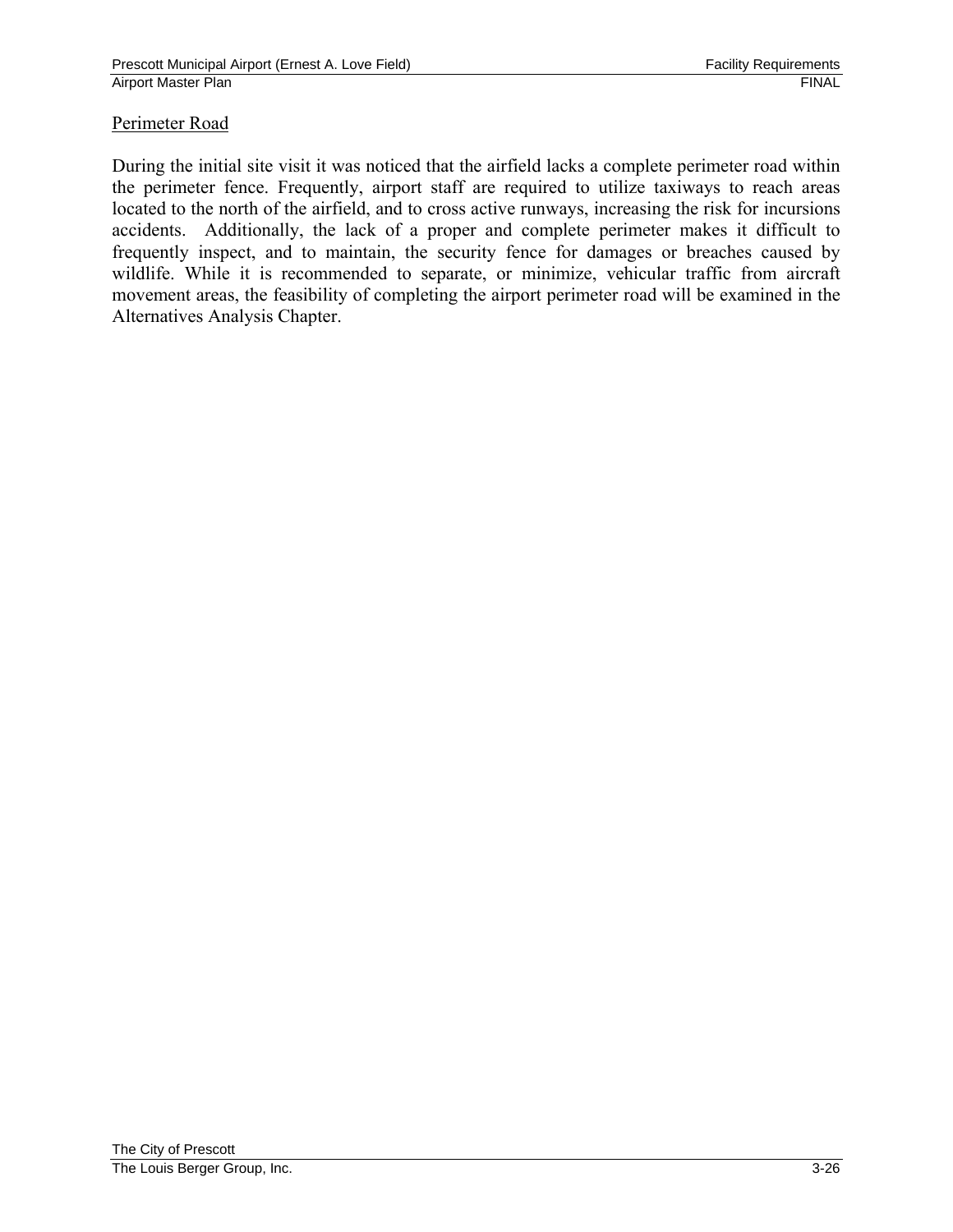# **3.4 Facilities Requirement Summary**

The following Table 3.25 and bulleted list summarizes the requirements, above existing conditions, to be addressed as part of the Alternatives Analysis Chapter of this master plan effort.

| Summary of Airport Facility Requirements          |                       |         |         |         |  |
|---------------------------------------------------|-----------------------|---------|---------|---------|--|
| <b>Identified Needs</b>                           | <b>Planning Years</b> |         |         |         |  |
|                                                   | 2007                  | 2012    | 2017    | 2027    |  |
| <b>Based Aircraft Apron Parking Positions</b>     | 78                    | 87      | 97      | 122     |  |
| Based Aircraft Apron Parking Area $(\text{ft}^2)$ | 210,600               | 234,900 | 261,900 | 329,400 |  |
| <b>Itinerant Aircraft Apron Parking Positions</b> | 142                   | 149     | 163     | 194     |  |
| Required Itinerant Apron $(ft^2)$                 | 220,080               | 242,760 | 288,120 | 388,560 |  |
| Total T-Hangar positions                          | 187                   | 206     | 230     | 289     |  |
| T-Hangars/shade $(\hat{\pi}^2)$                   | 14,400                | 37,200  | 66,000  | 136,800 |  |
| <b>Total Conventional Positions</b>               | 13                    | 20      | 23      | 29      |  |
| Conventional $(ft^2)$                             | 45,500                | 70,000  | 80,500  | 101,500 |  |
| Itinerant Hangar Requirements $(\text{ft}^2)$     | 24,500                | 28,000  | 31,500  | 38,500  |  |
| Aircraft Maintenance $(\text{ft}^2)$              | 7,000                 | 9,800   | 11,200  | 14,000  |  |
| FBO GA Building Area                              | 3,800                 | 7,350   | 7,875   | 9,600   |  |
| <b>GA Parking Positions</b>                       | 158                   | 174     | 203     | 260     |  |
| GA Parking Area $(\text{ft}^2)$                   | 63,200                | 69,600  | 81,200  | 104,000 |  |
| Administration building $(f t^2)$                 | 5,950                 |         |         |         |  |
| <b>Administration Parking Pos.</b>                | 14                    | 16      | 20      | 28      |  |
| Parking Area $(ft^2)$                             | 5,600                 | 6,400   | 8,000   | 11,200  |  |
| Airport Maintenance Equipment Storage             | 11,250                |         |         |         |  |

**Table 3.25 Summary of Airport Facility Requirements**

| <b>Identified Needs</b>                       | <b>Planning Scenarios</b> |           |           |  |
|-----------------------------------------------|---------------------------|-----------|-----------|--|
|                                               | 2007-2012                 | 2013-2017 | 2018-2027 |  |
| Commercial Terminal $(ft^2)$                  | 18,370                    | 26,565    | 33,550    |  |
| Terminal Apron Area $(ft^2)$                  | 57,980                    | 70,468    | 95,890    |  |
| Commercial Terminal Parking Area $(f\hat{t})$ | 50,400                    | 71,200    | 98,000    |  |